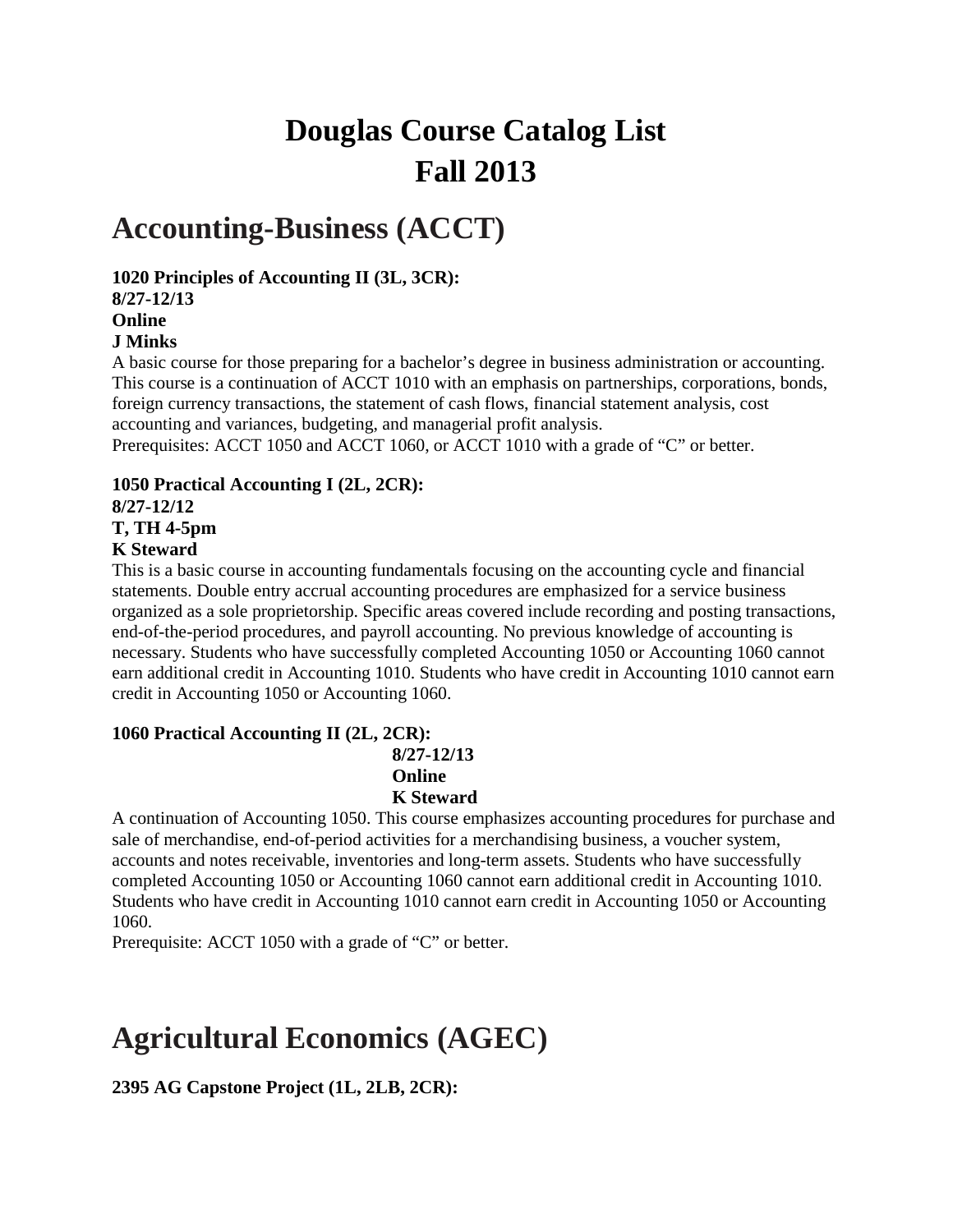#### **8/27-12/13 Online K Steben**

This course is required to successfully complete the AAS Farm/Ranch Management Degree and the AS degrees in General Agriculture, Agricultural Economics, Agricultural Business, and Animal Science. Sophomore students intending to graduate with the AAS degree will be completing a business plan. Sophomore students intending to graduate with the AS degree will complete a thesis paper consistent with their degree field.

## **Anthropology (ANTH)**

### **1200 Introduction to Cultural Anthropology (3L, 3CR): 8/26-12/9 M, 6:15-9:15pm Staff**

An introduction to the nature of culture and society with a survey of material culture, economic systems, social and political organization, language, magic and religion, and the arts.

## **Art (ART)**

### **1005 Drawing I (1L, 4LB, 3CR): 8/27-12/10 T, 5-8pm (Plus Lab) S Sieg**

A foundation level drawing course introducing fundamentals of observation, artistic invention, and basic principles of perspective and composition through problems in still life, landscape, and live model. Lectures, drawing sessions, and critiques develop formal, conceptual, and technical understanding of the drawing process.

### **1179 Photoshop I (2L, 2LB, 3CR): 8/26-12/9 M, 5-8pm (Plus Lab) R Sieg**

An introduction to Adobe Photoshop as a creative medium. We will explore a range of possibilities with various aspects of the program, including layers, filters, tools, and color modifications. Projects will use scanned and captured images such as photographs, sketches, and real textures in a range of possible fine art and commercial applications.

**1490 Topics in Art: Conceptual Painting 8/29-12/12 Th, 5-8pm K Edwards**  An introduction to problems in painting with several mediums and on various surfaces including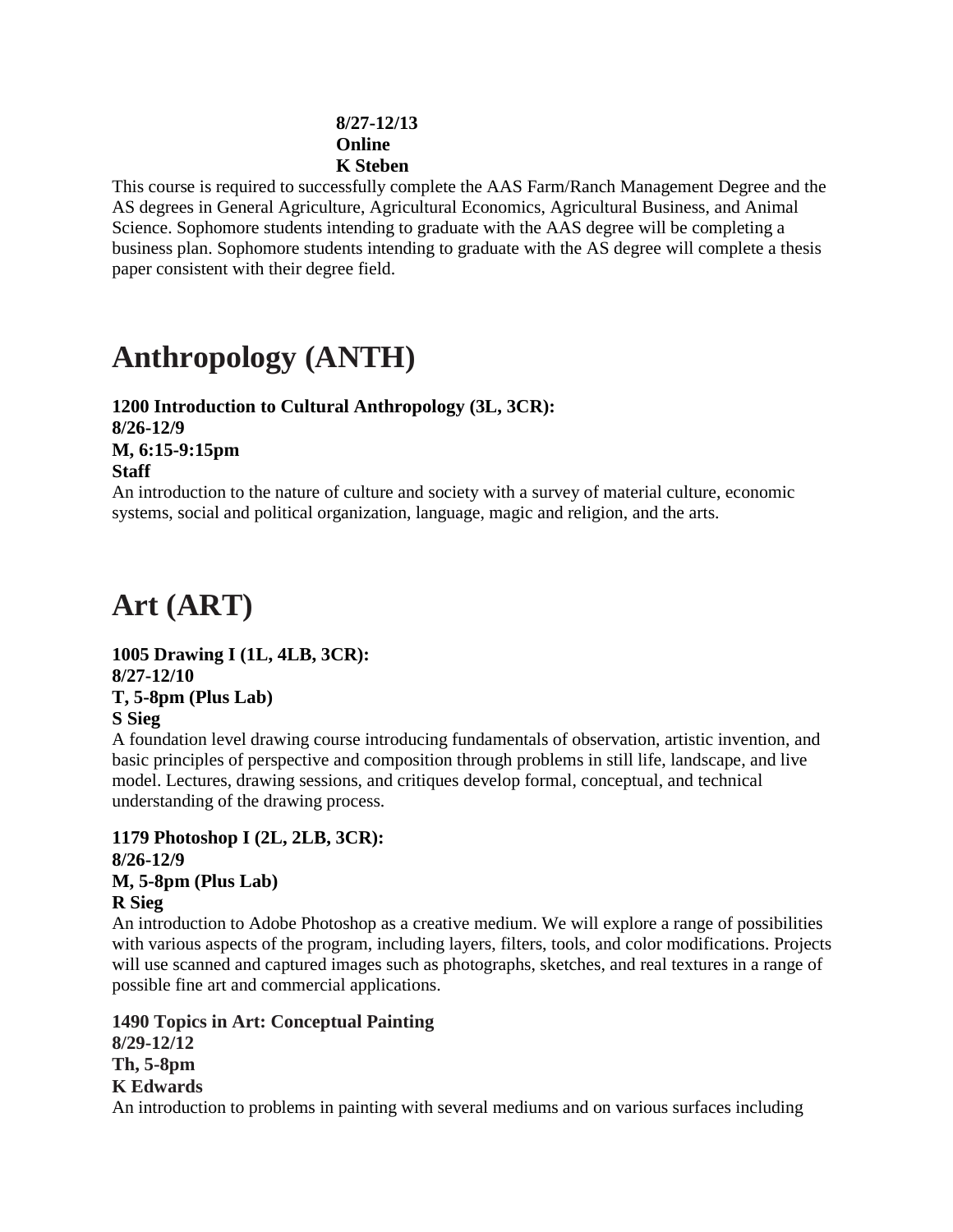Yupo synthetic watercolor paper, with emphasis on skill, techniques, and concepts. Problems concerning color theory, composition, media techniques, and concepts of painting will be studied. The student is encouraged to explore the possibilities of all manners of representation.

## **Business Administration (BADM)**

#### **1005 Business Mathematics I (3L, 3CR):**

**8/27-12/13 Online K Steward** 

A course providing instruction in solving practical business problems utilizing fundamental principles of mathematics. Topics include fractions, decimals, percents, bank records and reconciliation, payroll, the mathematics of buying and selling, depreciation, simple and compound interest, annuities, and financial statement analysis.

Prerequisite: MATH 0900 or MATH 1515 with a grade of "C" or better or appropriate score on placement exam.

#### **1030 Personal Finance (3L, 3CR):**

**8/27-12/13 Online J Minks** 

An introductory course in managing personal finances. Topics covered include financial planning, managing taxes, managing cash, use of credit, risk management and investments. Considerable emphasis is placed on insurance and the basics of investing.

#### **2010 Business Law I (3L, 3CR):**

#### **8/27-12/13 Online E Creager**

An introductory course providing a broad overview of business-related legal topics. Students are familiarized with courts and alternative dispute resolution, constitutional law, torts, contracts, intellectual law, criminal law, and cyber law.

## **Biology (BIOL)**

**1000 Principles of Biology (3L, 3LB, 4CR): 8/27-12/10 T, 6-9pm (Lab) Online (Lecture) M Steward** 

Primarily for the non-major. Considers fundamental principles of ecology, evolution, cell biology and genetics, as well as their relevance to contemporary society. Emphasizes critical thinking and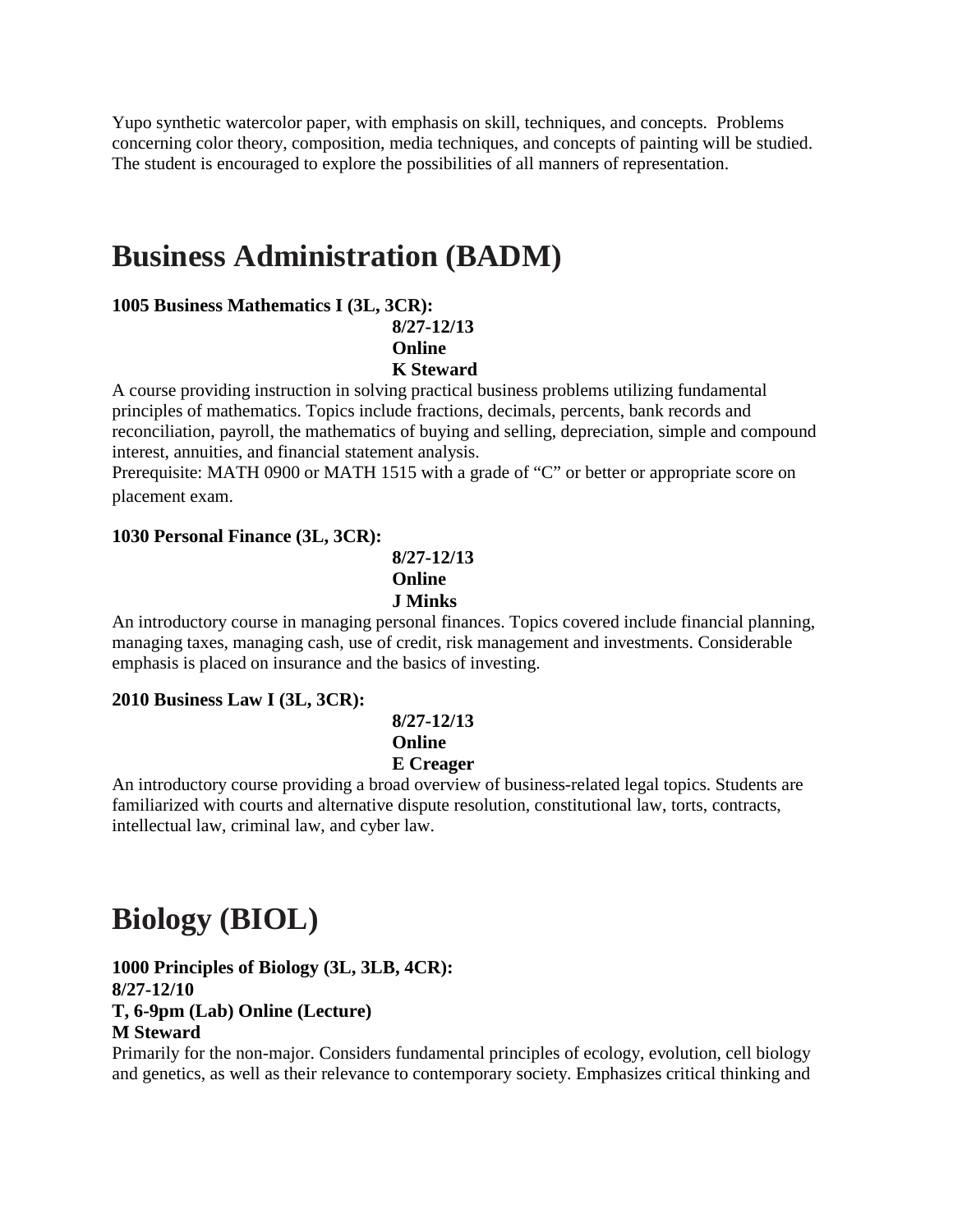problem-solving abilities. Laboratory is required. (This course is not equivalent to BIOL 1010, and credit cannot be earned for both courses.)

#### **1010 General Biology I (3L, 3LB, 4CR): 8/27-12/13 Online C Dougherty-Woodin**

A survey of the basic principles of biology. Units are included on the scientific method, the cell, genetics, evolution and diversity, and ecology.

Prerequisite: Placement score for MATH 0920 or better, and ENGL 0640 or better, and no reading improvement required, or appropriate ACT score.

#### **1050 Medical Terminology (3L, 3LB. 3CR): 8/27-12/13**

**IND** 

#### **C Dougherty-Woodin**

This course provides instruction in the structure of medical language, introducing commonly used word roots, prefixes, suffixes, and the terms formed from these word parts. Many additional terms not built from word parts will also be included. The course is recommended for students planning on entering medical fields as well as those in medical fields who wish to upgrade their present knowledge.

## **Business Office Technology (BOTK)**

#### **1645 Keyboarding Office Documents (1L, 4LB, 3CR):**

**8/27-12/13** 

**Online** 

#### **A Espinoza**

This course designed to give appropriate preparation in document formatting for work in office employment. This course seeks to develop in the student a marketable skill in keyboarding as well as a knowledge of business forms, letters, tabulations, and manuscripts. Emphasis will be placed on detailed proofreading, document formats, and application of knowledge to office problems. Production speed and accuracy are emphasized.

#### **1970 Occupational Internship I (1-3CR)(Max 6):**

| $8/27 - 12/13$   | $8/27 - 12/13$ |
|------------------|----------------|
| <b>IND</b>       | Online         |
| <b>K</b> Steward | P Pulliam      |
|                  |                |

This course is designed to provide a work related experience for students. It will emphasize concepts, skills, attitudes, and develop an understanding of the function of citizenship needed for office professionals. The student must consult the coordinator/instructor before enrolling in this course. A maximum of six credit hours may be earned through a combination of BOTK 1970 and BOTK 2970. This course is offered for S/U grade only.

#### **2750 Records & Information Management (3L, 3CR):**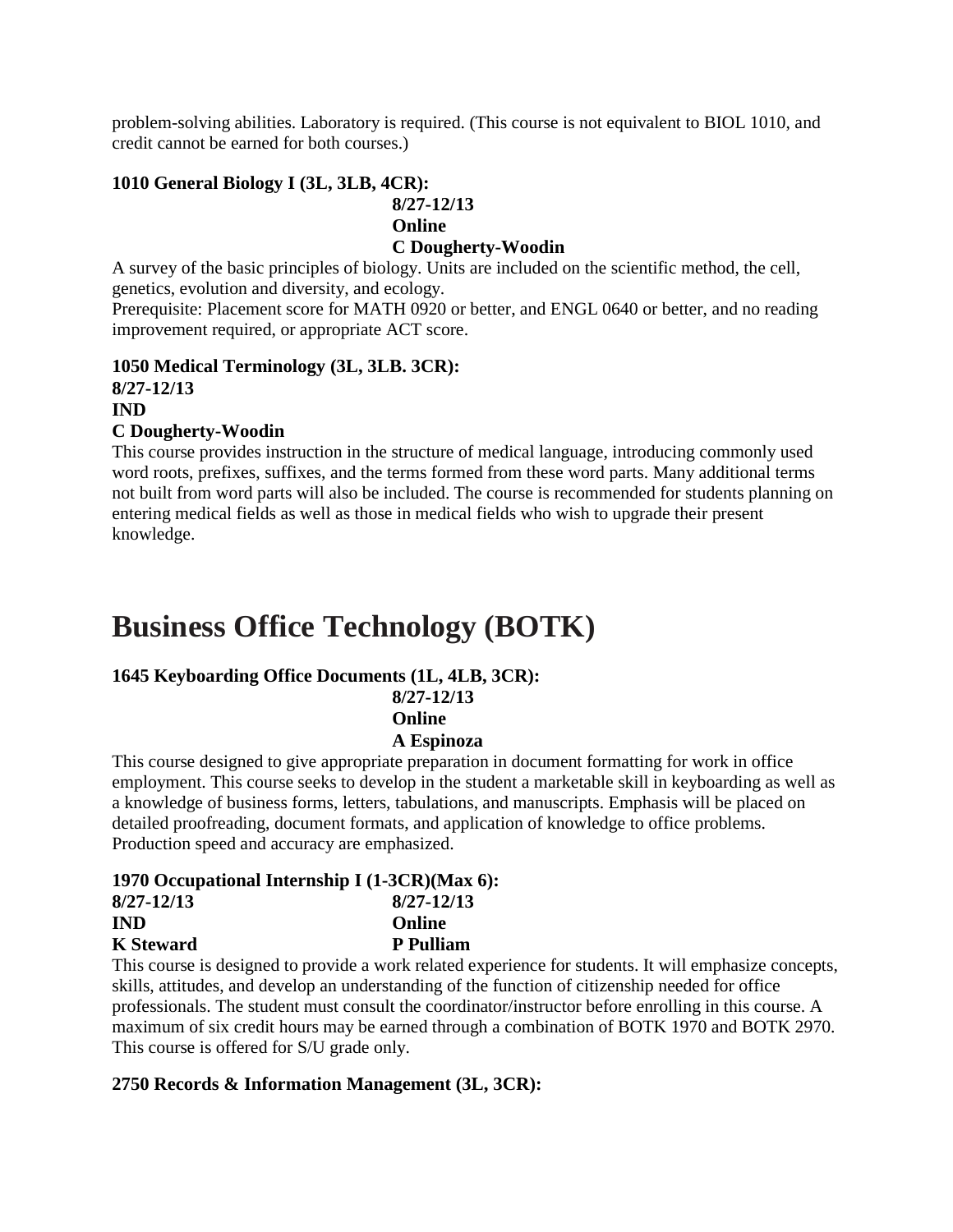#### **8/27-12/13 Online C French**

A course covering the background training in the basic filing principles and in the technique of records control with special emphasis given to the principles common in all systems of filing.

#### **2970 Occupational Internship II (1-3CR)(Max 6):**

| $8/27 - 12/13$   | $8/27 - 12/13$ |
|------------------|----------------|
| IND.             | <b>Online</b>  |
| <b>K</b> Steward | P Pulliam      |

This course is designed to provide a work related experience for students. It will emphasize concepts, skills, attitudes, and develop an understanding of the function of citizenship needed for office professionals. The student must consult the coordinator/instructor before enrolling in this course. A maximum of six credit hours may be earned through a combination of BOTK 1970 and BOTK 2970. This course is offered for S/U grade only.

## **Computer Applications (CMAP)**

### **1505 Information Processing Orientation (1/2L, 1LB, 1CR):**

**8/26-12/13** 

#### **IND—(Lab M, 11:30-2:30/T, 5:30-8:30)**

#### **K Steward**

An introductory course in computer literacy, featuring a "hands-on" approach using microcomputers. Elementary concepts of computer organization, hardware, software, and peripheral devices will be introduced. Standard operations will be explained and routine care of equipment will be covered. This course is designed to be a "first course" in computer science. No previous exposure to computers is assumed.

#### **1610 Windows: (1/2L, 1LB, 1CR): 8/26-12/13 IND—(Lab M, 11:30-2:30/T, 5:30-8:30) K Steward**

This course is intended to familiarize the student with basic concepts and skills necessary for using Microsoft Windows to become a productive user of computing technology. Windows is a consistent and integrated graphical user interface that is an efficient and popular way of interacting with IBM compatible computers.

### **1715 Word Processing: Microsoft Word (1L, 2LB, 2CR):**

**8/27-12/13 Online** 

#### **P Pulliam**

This course is designed to introduce basic, intermediate, and advanced word processing features using the Microsoft Word word processing program with PC-compatible microcomputers. Working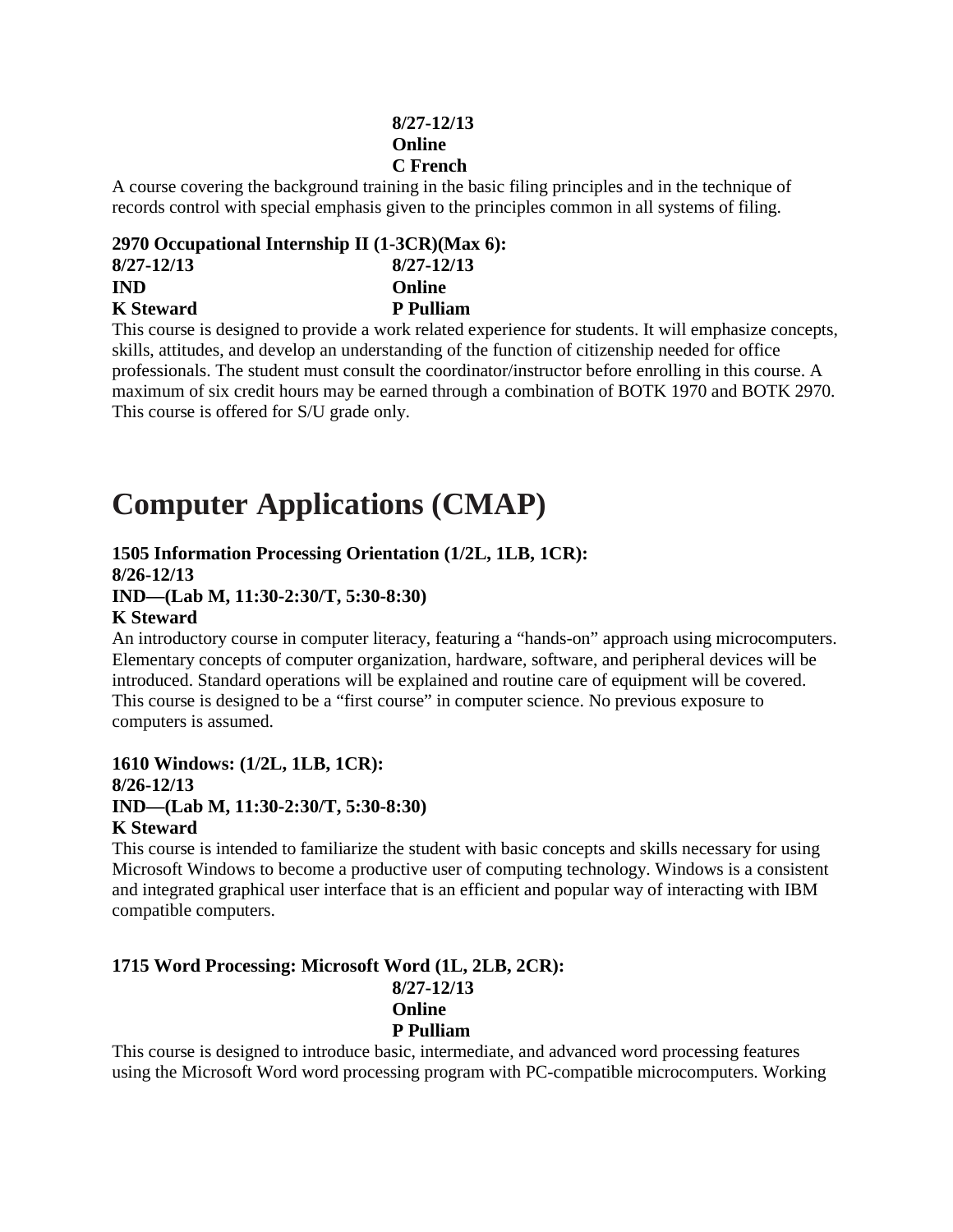hands-on with this software will insure transfer of learning from textbook and applications to business, personal, and home-based business using word processing.

### **1765 Spreadsheet Applications II: Microsoft Excel (1L, 2LB, 2CR): 8/26-12/13 IND—(Lab M, 11:30-2:30/T, 5:30-8:30)**

#### **K Steward**

A course designed to learn the operation of Microsoft Excel. Using practical business problems, students will learn the fundamentals of spreadsheet operations, database functions, and creating and enhancing all types of charts (graphs) using spreadsheet data. Other areas covered include macro commands, advanced analysis tools, creating templates and graphic objects, Internet and Web integration. Emphasis is placed on the use of MS-Excel in the workplace.

#### **1800 Database Applications I: Access (1L, 2LB, 2CR):**

**8/27-12/13 Online** 

#### **A Espinoza**

This course provides instruction in a relational database management system. Areas covered include file organization, storage, retrieval, queries, file management, catalogs, linking files, and programming. Access is a windows-based database that lets you enter, update, and work with data in an easy-to-use format.

#### **1900 Integrated Applications I: Microsoft Office (1L, 2LB, 2CR): 8/26-12/13 IND—(Lab M, 11:30-2:30/T, 5:30-8:30) K Steward**

This course is designed to give students introductory skills in using the components of the Microsoft Office Suite, which include: Word, Excel, Access, Powerpoint, and the integration of the above components.

## **Communication and Mass Media (CO/M)**

#### **1010 Public Speaking (3L, 3CR):**

**8/29-12/12 Th, 6-9pm** 

### **R Bushong**

An introduction to the principles of public speaking, with emphasis on practical skills in communicating to audiences, classes, and groups. Course includes training in manuscript preparation and composition.

#### **1040 Introduction to Human Communication (3L, 3CR):**

**8/27-12/13 Online J Hansen** 

This course focuses on the role of communication in current affairs, business, and personal relations. Practical application of theory to communication problems in everyday life.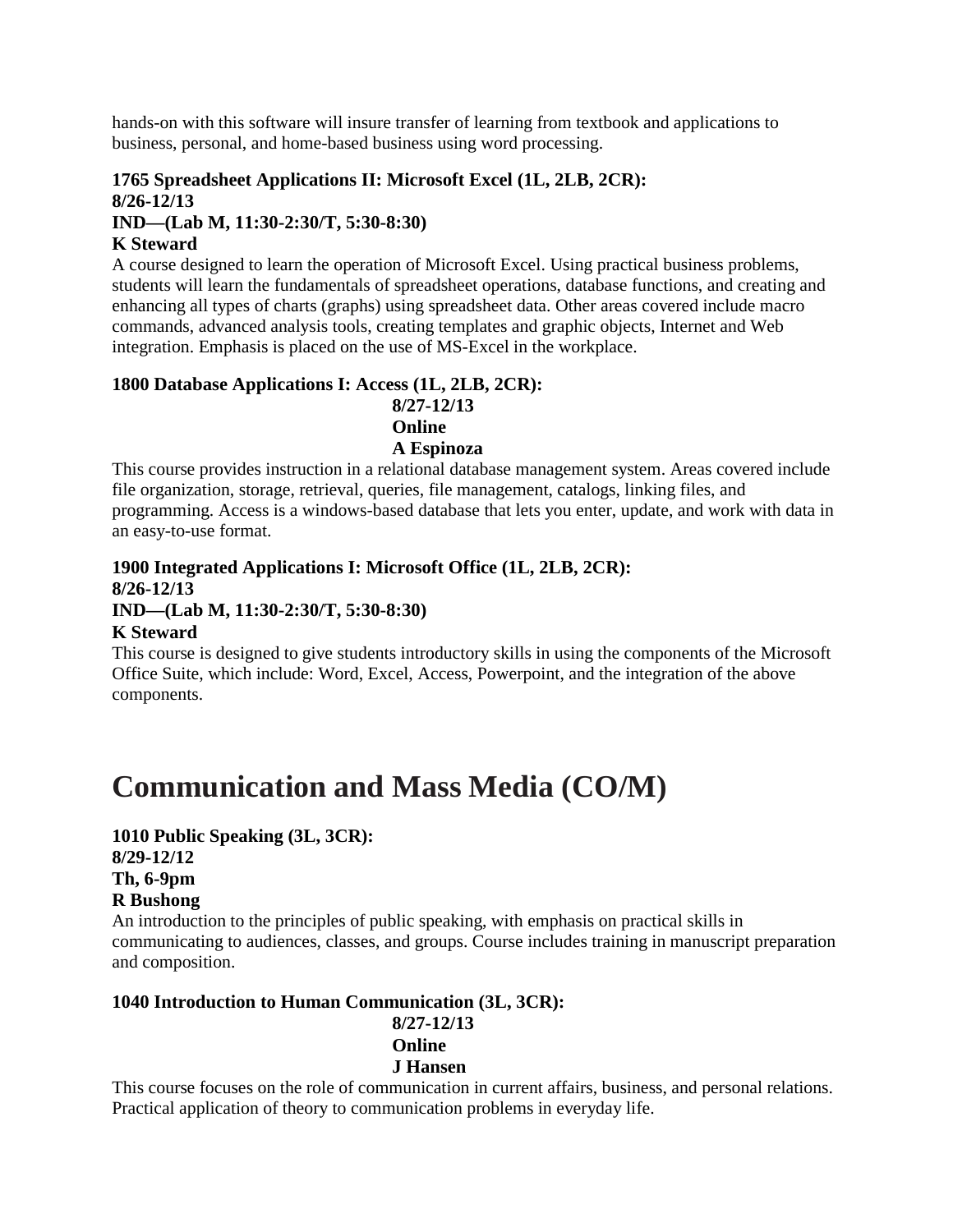## **Computer Science (COSC)**

### **1200 Computer Information Systems (2L, 2LB, 3CR): 8/28-12/11 W, 6:15-9:15 Staff**

An introduction to computers and information processing, computer systems, hardware, computer software, information processing systems, and management information systems. Spreadsheet, data base, and word processing software are used extensively by the student in applying program capabilities to practical business problems. Students who earn credit in COSC 1200 cannot earn credit in CMAP 1900.

Prerequisite: MATH 0920 with a grade of "C" or better or appropriate score on math placement exam.

## **Criminal Justice (CRMJ)**

#### **2120 Introduction to Criminal Justice (3L, 3CR):**

**8/27-12/13** 

### **Online**

**L Curtis**

This course introduces the student to the study of criminal justice. It covers the philosophy and history of law enforcement, the judicial system, and corrections. Major issues facing these disciplines are also covered.

#### **2250 Criminal Justice Administration (3L, 3CR): 8/27-12/13**

**Online** 

#### **L Curtis**

An introduction to the theories of organization and administration in law enforcement and corrections. Topics covered include police and corrections history, comparisons of various organizational systems, and the study of police/ correctional operations.

#### **2350 Introduction to Corrections II/I (3L, 3CR):**

#### **8/27-12/13 Online R Patterson**

A general course describing the history and evolution of the corrections process. Covers all aspects of institutional and community based corrections.

#### **2400 Criminology (3L, 3CR):**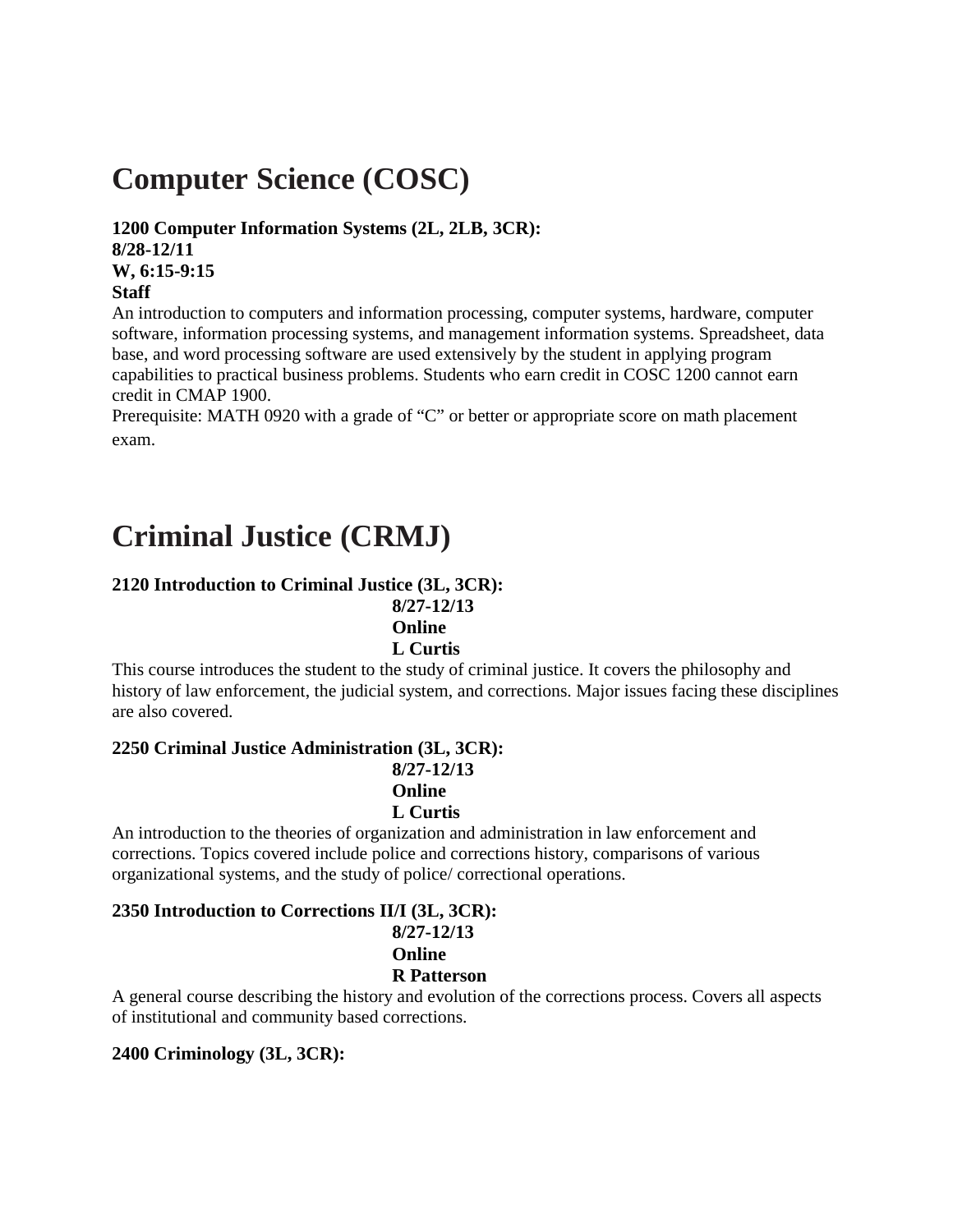### **8/27-12/13 Online**

#### **R Patterson**

An introduction to the study of the nature and causes of criminal behavior. Biological, psychological, and sociological theories are examined. Types of criminal behavior, historical perspectives, crime statistics, and current trends are also covered.

Prerequisite: SOC 1000 with a grade of "C" or better.

### **2690 Supervised Lab Experience (1L, 4LB, 3CR): 8/27-12/13 Online**

 **L Curtis**

This course exposes the criminal justice major to the various work settings in the field. The student will rotate between placements with law enforcement, detention, corrections, and communications. The schedules will be variable and depend upon availability at each site. Approximately 8-10 hours per week at the assigned site will be required, as will weekly meetings with the instructor.

Prerequisite: Criminal Justice major, sophomore standing, approval of criminal justice agencies.

#### **2895 Criminal Justice Capstone Project (1L, 1CR): 8/27-12/13 Online**

**L Curtis** 

This course is designed as a review for the Criminal Justice major. Syllabi from all CJ classes will be reviewed and all objectives will be discussed and tied together showing the interaction and interconnectiveness of the Criminal Justice System. This course is offered for S/U grade only. Prerequisite: Sophomore status as Criminal Justice major set to graduate at the end of same semester.

## **Economics (ECON)**

#### **1010 Macroeconomics (3L, 3CR):**

**8/27-12/13 Online R Vonburg** 

A description and analysis of national income, business cycles, income distribution, governmental economic policies, the banking system, and monetary and fiscal policy. Students cannot earn credit for both ECON 1010 and AGEC 1010.

## **Education-Early Childhood (EDEC)**

**1020 Introduction to Early Childhood Education (3L, 3CR):**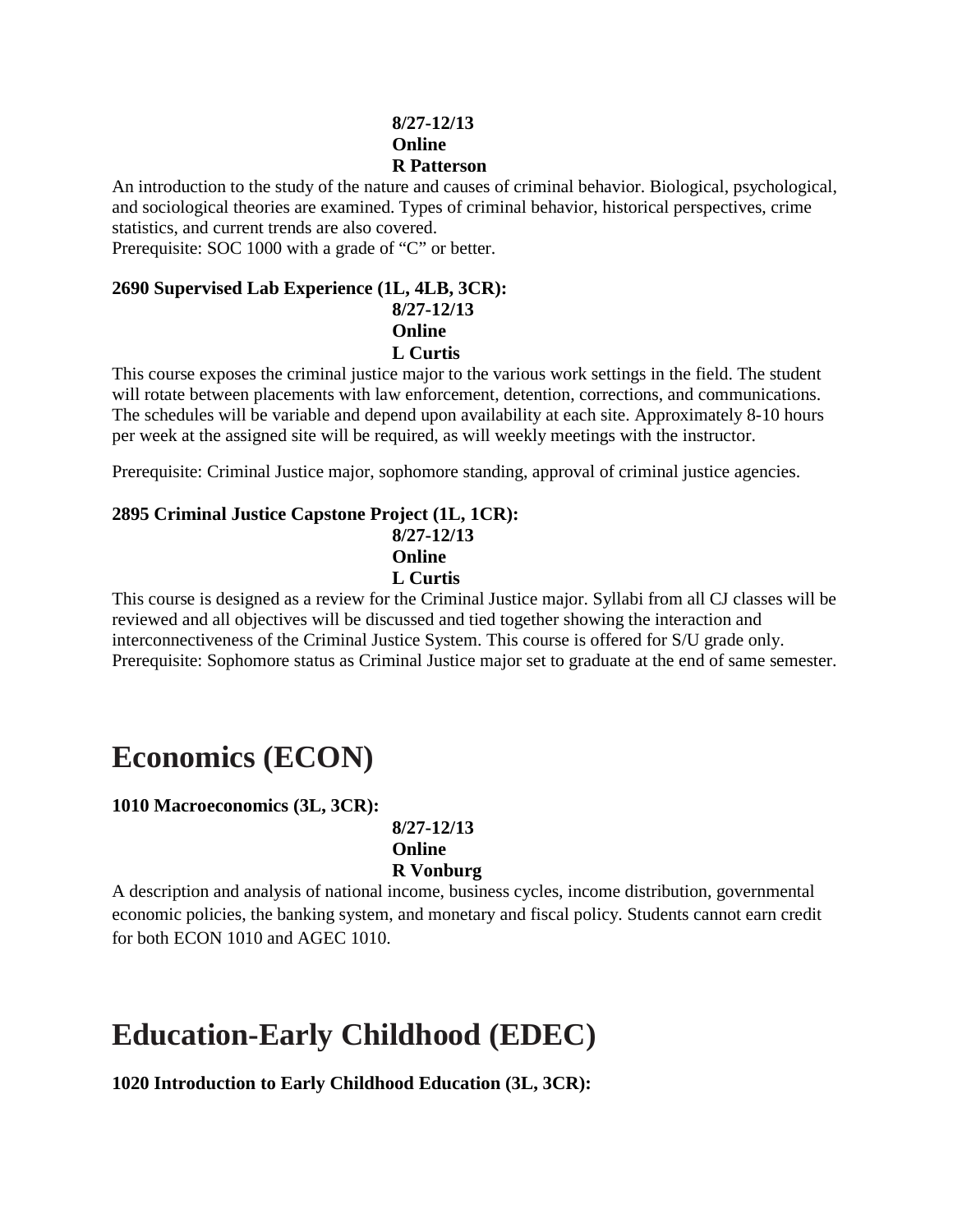#### **8/27-12/13 Online C Steinbock**

This course is designed to introduce students to the study of early childhood education— preschool through the primary grades. The student will study the types, objectives and philosophies of various early childhood programs. The course addresses a wide range of issues related to young children and their education through lectures, discussion and observation.

#### **1100 Observation and Guidance of Young Children (2L, 2CR):**

#### **8/27-12/13 Online C Steinbock**

This course provides effective methods of observation and guidance to meet children's needs individually and in groups with an emphasis on promoting a positive and constructive climate in the early childhood setting. Topics include assessment, recording behaviors, planning environments, materials and equipment, scheduling, discipline and parent-teacher communication. Prerequisite: EDEC 1020 and FCSC 2121 with grades of "C" or better.

#### **1105 Observation and Guidance of Young Children Lab (2LB, 1CR):**

### **8/27-12/13 Online**

#### **C Steinbock**

This course provides supervised experience in the observation and guidance of young children at an early childhood center.

Prerequisite: EDEC 1100 (or concurrent enrollment). Enrollment in EDUC 2005 or documented DFS pre-screen or criminal background check within previous 24 months. 2 hours lab.

#### **2000 Engaging Families/Childhood:**

#### **8/27-12/13 Online C Steinbock**

This course will focus on the philosophical, psychological, and sociocultural aspects of working with families in early childhood settings. 3 hours lecture.

## **Education-Elementary (EDEL)**

#### **1410 Elementary School Math Seminar I (1L, 1CR):**

### **8/27-12/13 Online**

#### **T Jansen-Kolf**

This course is designed to discuss strategies and instructional activities used in Numbers and Operations for Elementary School Teachers and to be a linkage between what the prospective teachers study and what they will teach. It provides the opportunity to discuss appropriate activities,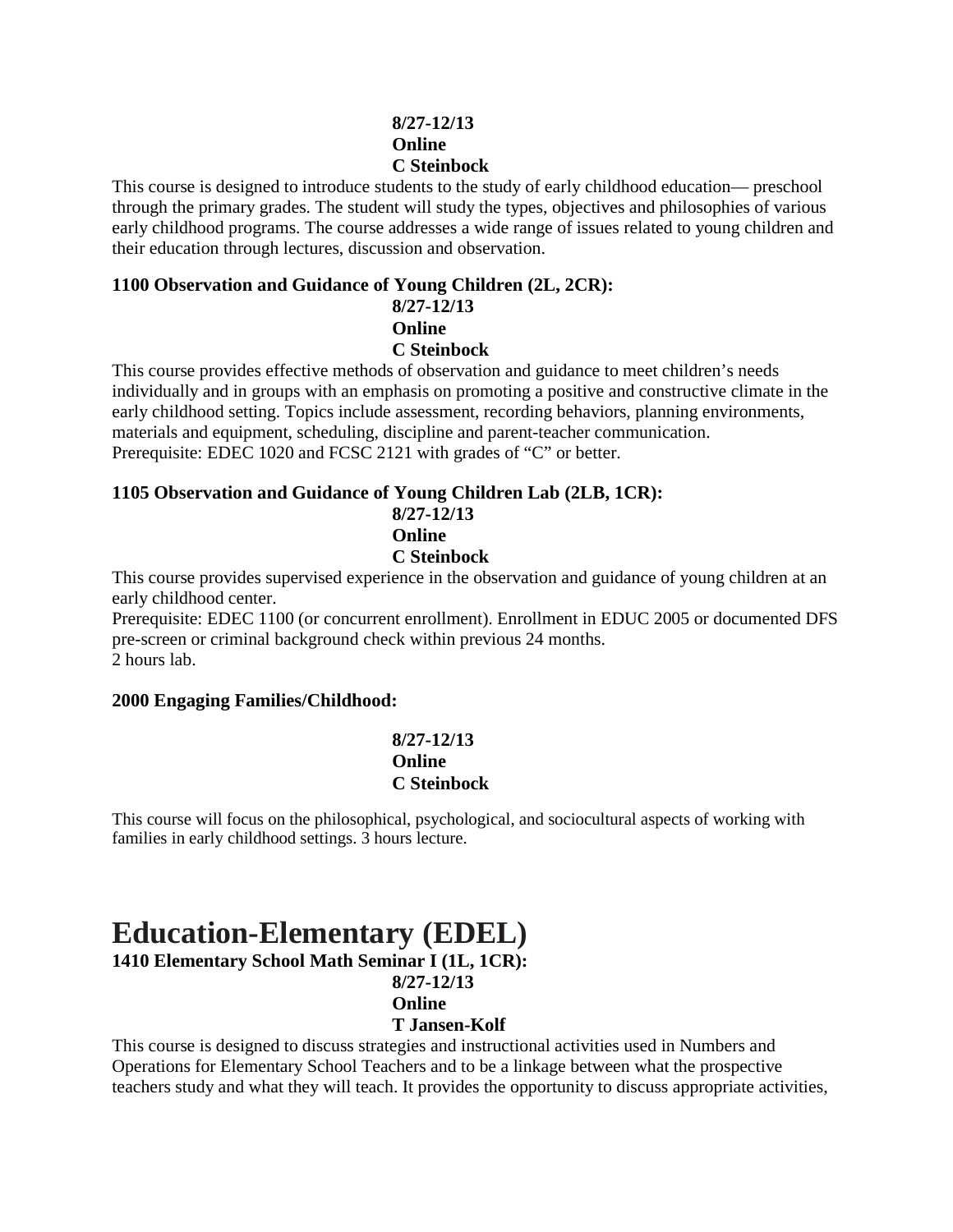strategies and programs in teaching areas related to problem solving and to the use of whole numbers, rational numbers, and real numbers. Prerequisite: Concurrent enrollment in MATH 1100.

#### **1430 Life Science in the Elementary School (1L, 1CR): 8/27-10/15**

**Online** 

 **T Christinck** 

Covers selection of basic life science concepts, materials and curricula appropriate for elementary school. This course parallels the content of Biology 1000 or 1010 and previous or concurrent enrollment is ideal, but not required.

## **Education-Exceptional Children (EDEX)**

#### **2484 Introduction to Special Education (3L, 3CR):**

**8/27-12/13** 

**Online** 

#### **M de Ganahl**

This course is designed to meet the needs of education majors for a required course in special education.

Prerequisite: Successful completion of EDFD 2020 with a grade of "C" or better AND successful completion of or concurrent enrollment in EDUC 2100 Practicum in Teaching.

## **Education-Educational Foundations (EDFD)**

**2020 Foundations of Education (3L, 3CR):** 

| 8/26-12/9      | 8/27-12/13        |
|----------------|-------------------|
| M, 6:30-9:30pm | Online            |
| <b>Staff</b>   | <b>J McCreery</b> |

A basic course for those preparing for a teaching career. This experience supplies a critical examination of educational thought and practice in the United States viewed as a phase of social progress. The study will include classroom observations as well.

**2450 Lifespan Human Development (3L, 3CR): 8/28-12/11 8/27-12/13** 

| $\mathbf{v}$ and $\mathbf{v}$ and $\mathbf{v}$ |             |
|------------------------------------------------|-------------|
| W, 6:30-9:30pm                                 | Online      |
| Staff                                          | C Steinbock |

This course provides an overview of human growth and development from conception until the end of life. The course material combines theory, research and practical applications from developmental psychology. Lecture topics include prenatal and birth factors; genetic influences on development; physical, cognitive, social emotional, and cultural variables which influence development in infancy, childhood, adolescence, early-, middle-, and late adulthood.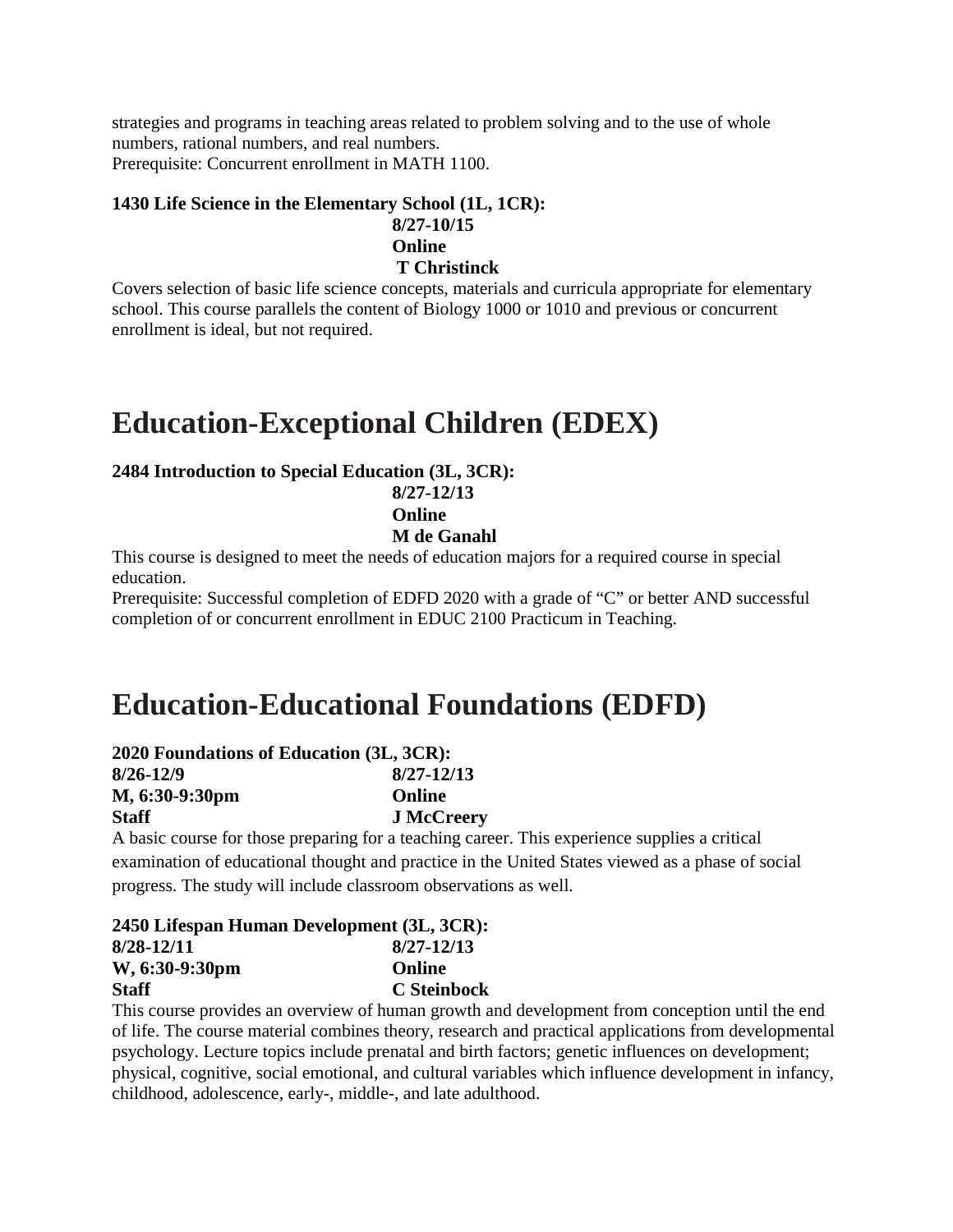Prerequisite: PSYC 1000 with a grade of "C" or better.

## **Education (EDUC)**

### **1501 Effective Substitute Teaching (2-3CR):**

#### **8/26-9/26**

#### **M, T, TH, 3:30-6:30pm**

#### **T Newton**

The objectives of this course are to understand professional ethics and responsibilities; expand awareness of classroom management techniques; increase knowledge of effective teaching behaviors; and develop a teaching resource file. Not applicable toward EWC graduation requirements. May be applied toward electives. This course is offered for S/U grade only. Prerequisite: Concurrent enrollment in EDUC 2005 or documented DFS Pre-screen or criminal background check within previous 24 months.

Contact hours vary depending on credit hours.

2 credits = 25 hours lecture, 20 hours classroom observation

3 credits = 25 hours lecture, 30 hours classroom observation

#### **2100 Practicum in Teaching (2-3CR)(Max 6): 8/27-12/13**

**Online** 

**C Steinbock**

Students will participate in an extensive practicum experience for prospective educators in an accredited school under the supervision of a certified teacher.

Prerequisite: Educational Foundations 2020 with a grade of "C" or better, or 400 clock hours employed in an educational setting. Concurrent enrollment in EDUC 2005 or documented DFS prescreen or criminal background check within previous 24 months.

#### **2220 Multi-Cultural Education (1L, 1CR):**

#### **8/27-12/13 Online C Steinbock**

This is an introductory class designed to give the student an overview of some of the many aspects of multicultural education. The course focuses on a multitude of multicultural activities which can be incorporated across the curriculum. These activities involve student research, observation, and participation. They will assist educators in laying a foundation for their students for national and internal citizenship in the 21st Century.

# **English (ENGL)**

**0620 Foundations of Grammar (3L, 3CR): 8/27-12/12**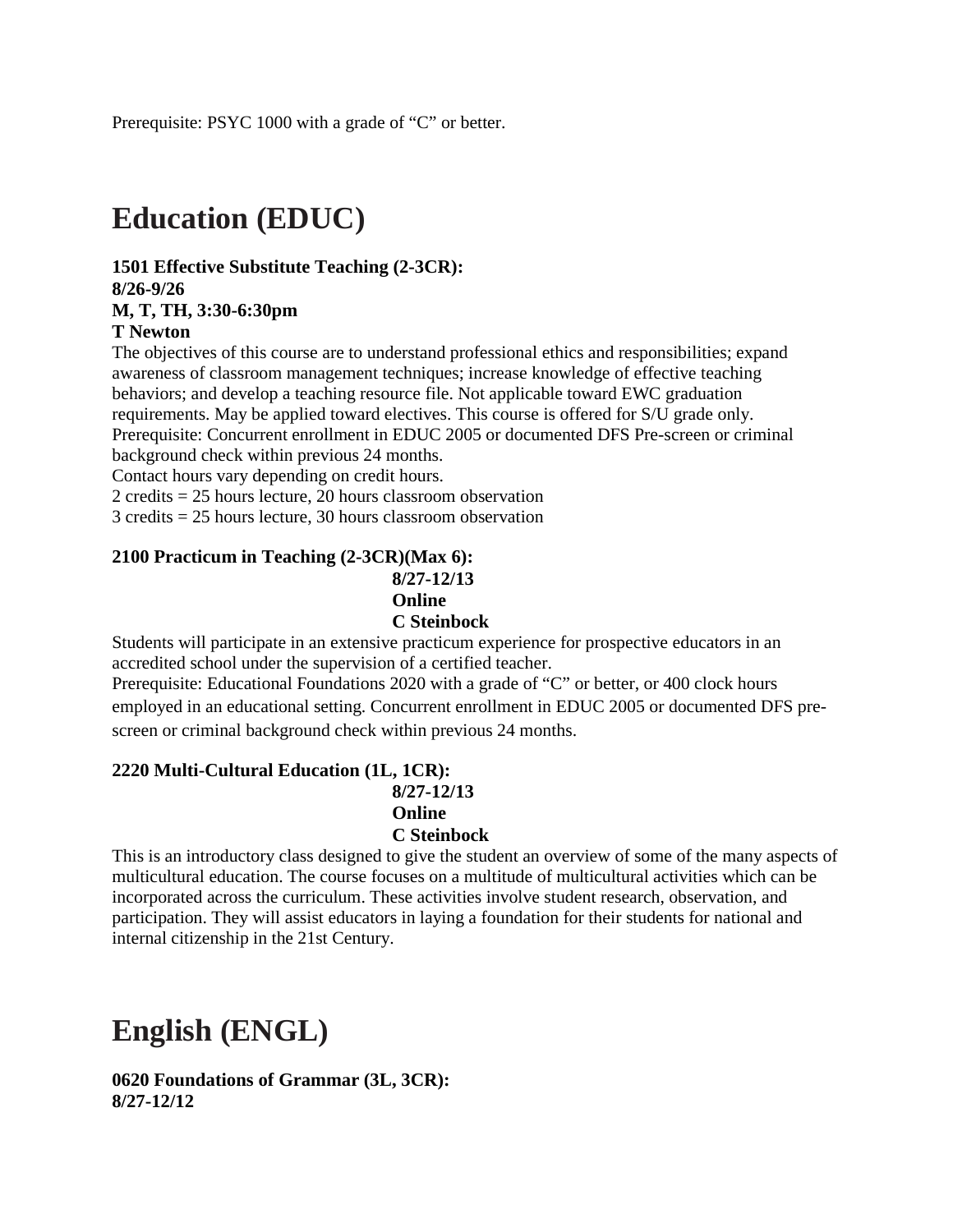### **T, Th, 4:30-6pm**

### **T Griffin**

Study of English grammar with emphasis on word formation. Grading in this course will be based on student progress. A final grade of "C" or better does not necessarily indicate readiness for the next course in the sequence.

Prerequisite: Appropriate score on the placement examination.

#### **0630 Grammar and Writing Improvement (3L, 3CR):**

#### **8/27-12/12**

**T, Th, 4:30-6pm** 

#### **T Griffin**

The study of English grammar with emphasis on sentence formation. Prerequisite: Appropriate score on the placement examination.

#### **0640 Writing Skills (3L, 3CR):**

| 8/27-12/12      |  | 8/27-12/13 |
|-----------------|--|------------|
| T, Th, 3-4:30pm |  | Online     |
| T Griffin       |  | J Nesbitt  |

Instruction, reading, and writing practice in the organization of short compositions. Review of sentence elements and of usage as necessary. This course may be used as a preparatory course for students who plan to enroll in English 1010.

Prerequisite: Appropriate score on the placement examination or ENGL 0630 with a grade of "C" or better.

#### **1010 English I: Composition (3L, 3CR):**

**8/28-12/11 8/27-12/13 W, 6:15-7:45pm (+Lab Online) Online D Rademacher D Rademacher**

Instruction, reading, and writing practice in the fundamentals of composition, including essay assignments such as expository, argumentative, persuasive, comparison and contrast, analysis, and research papers.

Prerequisite: ENGL 0640 with a grade of "C" or better or appropriate score on placement exam.

#### **1020 English II (3L, 3CR):**

#### **8/27-12/13 Online K Strampe**

An introductory study of literature in its varied forms such as poetry, drama, short fiction, novels, and literary nonfiction. Several composition assignments requiring students to write about literary works.

Prerequisite: ENGL 1010 with a grade of "C" or better.

#### **2440 Literary Genres: Short Story (3L, 3CR): 8/27-12/13 Online J Nesbitt**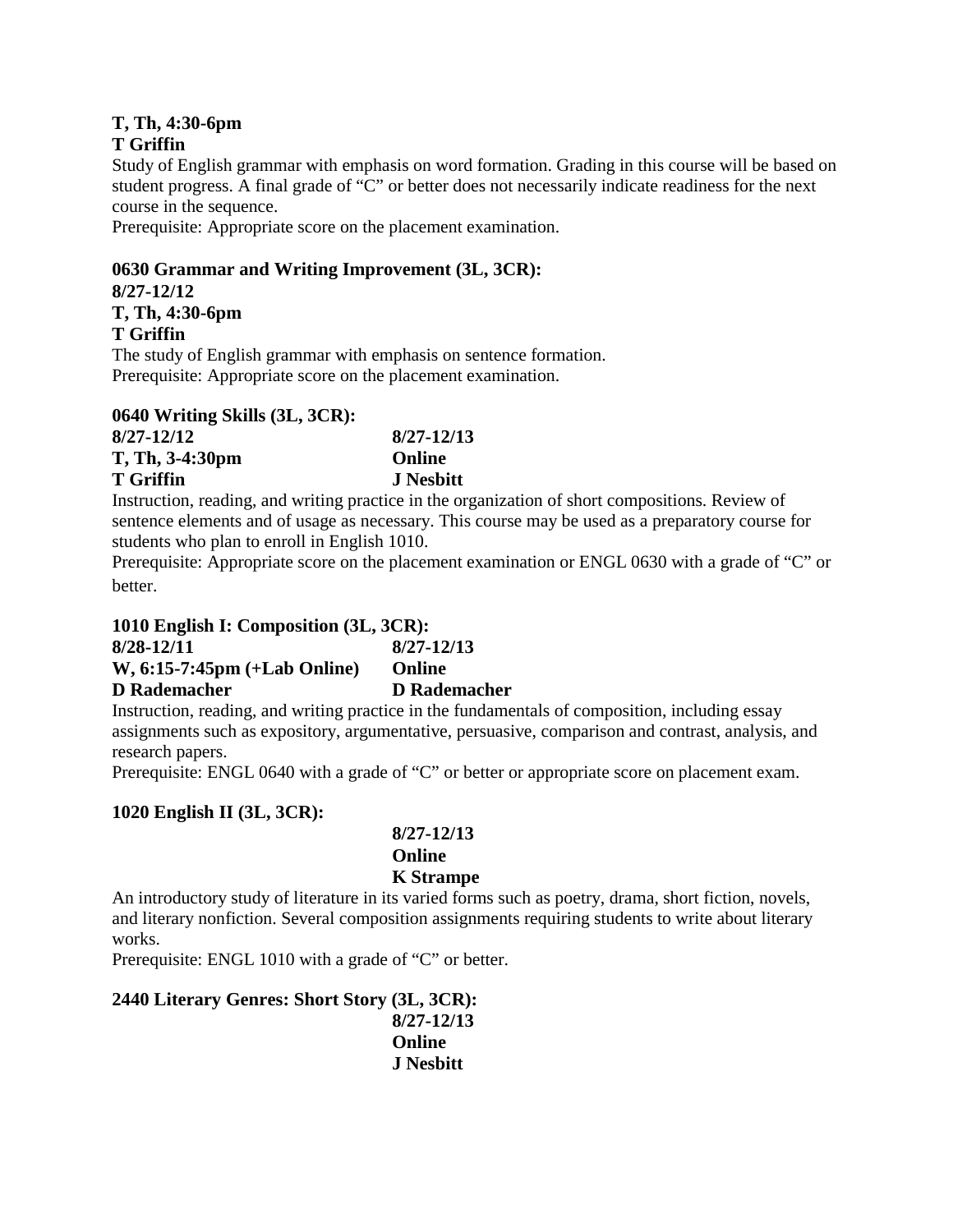Examination of the short story as a literary genre. Includes reading of short stories by writers of international rank, emphasizing but not necessarily limited to British, American, and Canadian writers. Includes writing essays of analysis.

Prerequisite: ENGL 1010 with a grade of "C" or better.

## **Entrepreneurship (ENTR)**

#### **1500 Successful Entrepreneurship (2L, 2CR): 8/27-10/15 Online E Kisiel**

An introductory course focusing on identification of the business skills, personal traits and characteristics necessary to succeed as an entrepreneur. Students analyze and determine how to obtain the skills needed to own, operate and manage a small business successfully. Through guided self-analysis, students assess their own alignment with the passion, creativity and innovation that typifies entrepreneurial success. In addition, students explore the role of small business in both the U.S. and global economy, examine a variety of industries, businesses, entrepreneural ventures and create a personal business preference profile.

Prerequisite: HMDV 0510 with a grade of "C" or better or appropriate score on placement exam.

#### **1520 Creating a Business Plan (2L, 2CR):**

**10/21-12/13 Online E Kisiel** 

Students evaluate a business opportunity, collect and organize research data into a marketing plan and prepare a financial plan for their small business idea. In addition, students gain skills to be able to continue developing their business plan as they learn new information and gain ability to make a "go" or "no-go" determination.

2 hours lecture.

#### **2500 Small Business Operations Management (2L, 2CR): 8/27-10/15 Online**

**E Kisiel** 

Students develop skills for introducing new products and services, quality management, process design, job design, technology management and related business design decisions. Students also develop operations decision making skills for inventory, materials, scheduling and planning specific to the needs of a small business as it progresses through the business life cycle.

**2520 Legal Issues for Entrepreneurs (2L, 2CR): 10/21-12/13 Online E Kisiel**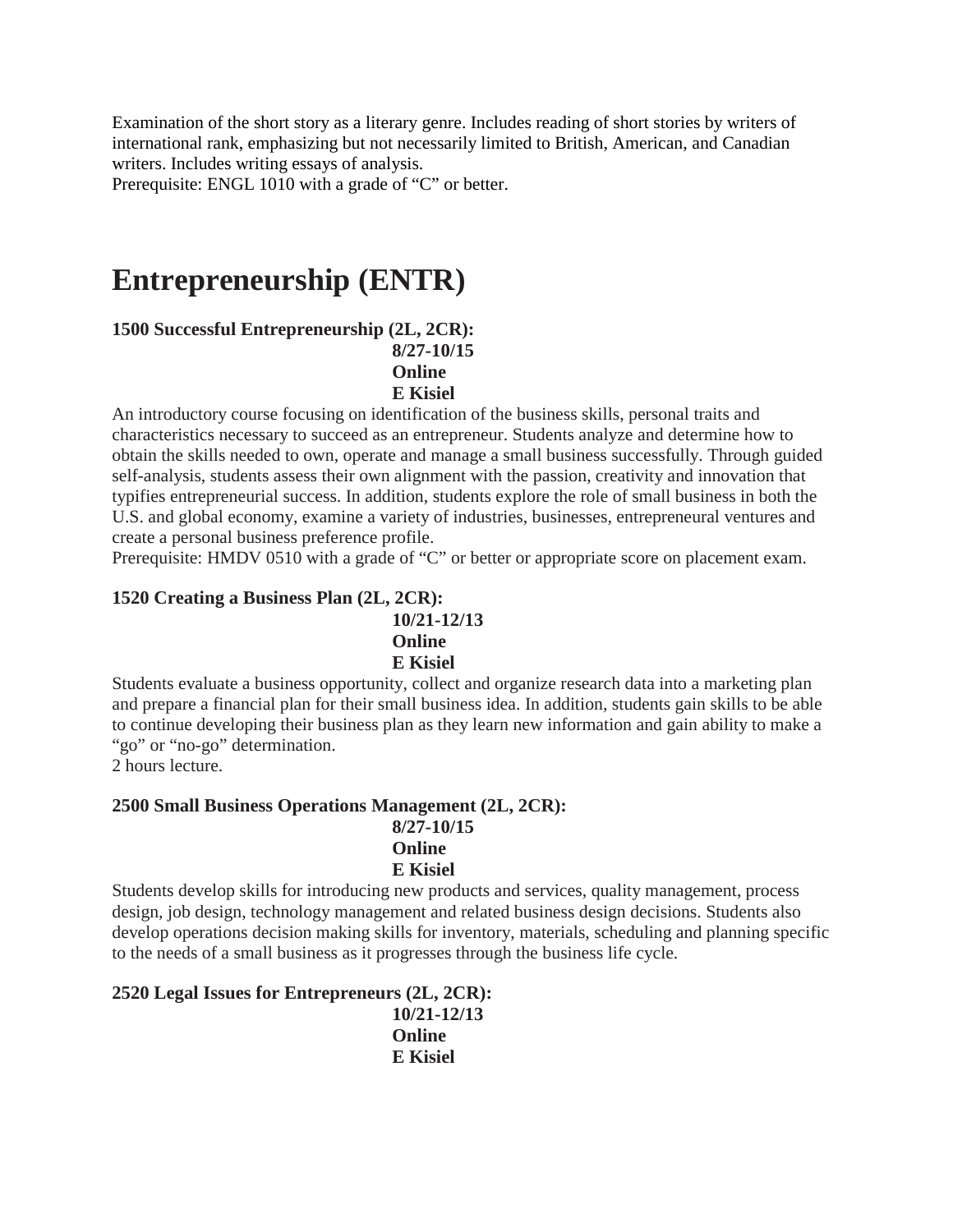A course focusing on the legal start-up, growth, management and exit strategies of small business. Students identify and analyze the legal and tax implications of the forms of business ownership. In addition, students examine the process of forming the various types of corporations.

## **Family and Consumer Science (FCSC)**

**1140 Nutrition (3L, 3CR): 8/28-12/11 W, 6:15-9:15pm T Holt** 

This class will provide the students with a basic background in the six classes of nutrients and the role of each nutrient in food selection, weight loss, and weight maintenance. Basic diet planning principles will be discussed and students will analyze diets in accordance with such principles and propose dietary changes to improve nutritional status. Nutritional status and needs throughout the life span will be presented. Students will become better consumers as they are introduced to reading and interpreting labels, understanding labeling regulations, and evaluating nutritional claims made by food products and fad diets.

Prerequisite: No reading improvement required.

## **Geography (GEOG)**

#### **1000 World Regional Geography (3L, 3CR):**

#### **8/27-12/13 Online G Banta**

Covers the distributions, traits, and processes of the Earth's peoples and landscapes through the perspective of regional geography, which is the study of the spatial relationships of natural environments and human societies.

## **Geology (GEOL)**

### **1100 Physical Geology (3L, 2LB, 4CR): 8/29-12/12 Th, 7-10pm (+Lab) L Kingery**

The study of the earth's physical make-up including rocks and minerals, streams, glaciers, geologic structures, earthquakes and plate tectonics. Laboratory sessions will cover rocks, minerals and topographic maps.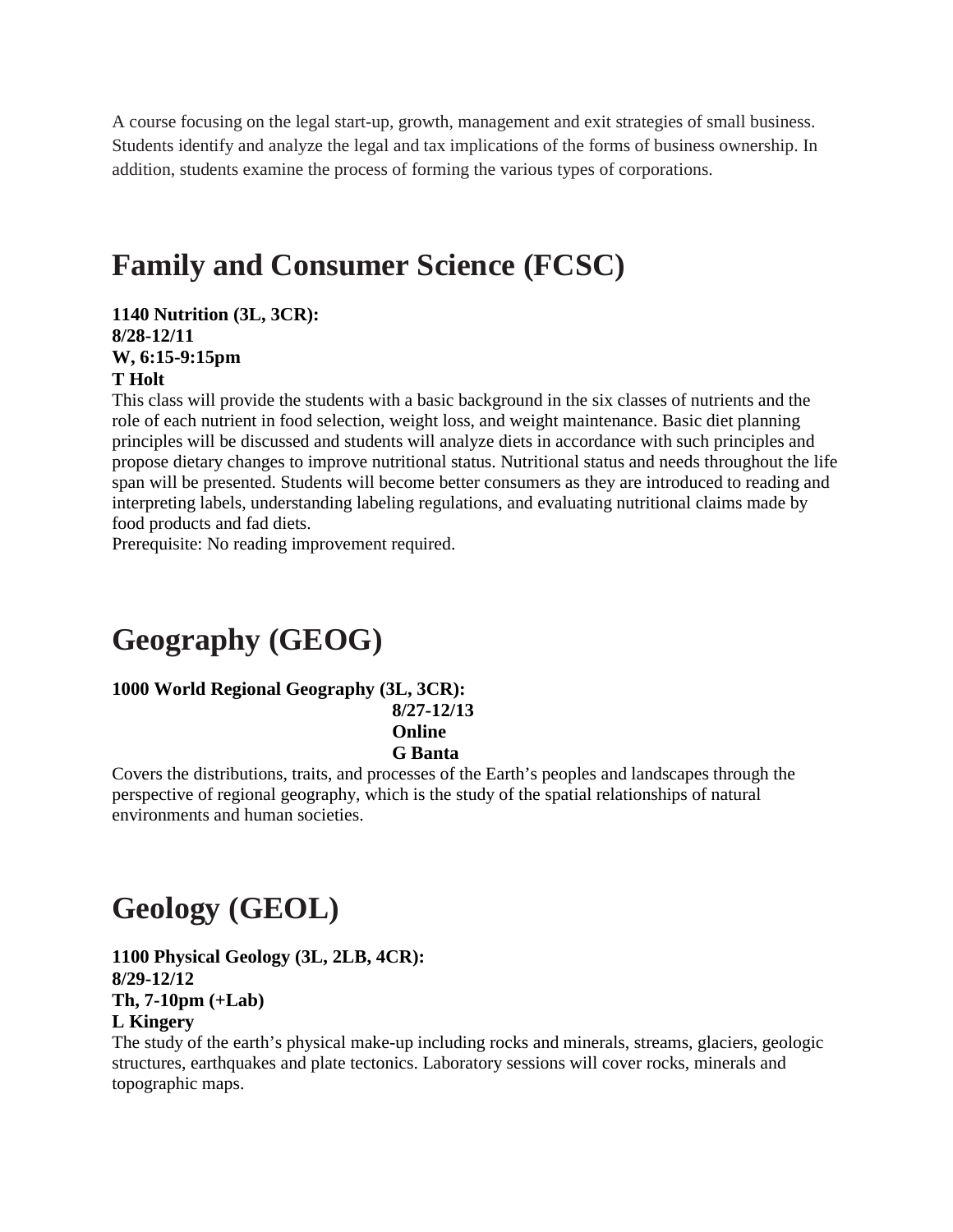#### **1470 Environmental Geology (3L, 3LB, 4CR): 8/27-12/13 Online C Dougherty-Woodin**

This course is an application of geologic principles to topical problems in environmental and resource geology. Topics include analysis of environmental issues such as earthquake disaster preparedness, landslides, land use, floods and human occupation, ground water withdrawal and contamination issues, volcanic and coastal hazards, and the response of landscapes and people to resource development (minerals/air/ water/energy). Laboratories will be used to analyze and debate data relevant to environmental problems from a geological perspective.

Prerequisite: Placement score for ENGL 0640 or better and no reading improvement required, or appropriate reading ACT score.

## **Health Technology (HLTK)**

## **1510 Nurse Assistant (3L, 2LB, 4CR):**

### **TBA**

### **V Winney**

This course is designed to provide concepts and skills of caring for residents of long-term care facilities under the supervision of licensed nursing personnel. The successful student will be eligible for certification and to function in the field of long term care. It also prepares the student to take the competency exam to become certified in the State of Wyoming. The CNA certificate may be transferred out of state. This course is offered for S/U grade only.

#### **1525 Medication Aide-Certificate**

**TBA**-- Enrollment is limited. Please call the Douglas Campus Main Office to reserve a space on the "Call List".

#### **V Winney**

This course is designed to prepare the student to assume the role and responsibilities of a medication aide after successfully completing the 40 hr CNA II course. The courses will be offered to meet the needs of the community and provide additional concepts and skills needed for the care of clients in long term care under the direction of a licensed nurse. The student will successfully complete the 100 hr course with a minimum score of 80% or better and will meet the requirements needed to take the competency exam given by the Board of Nursing to become certified in the State of Wyoming. This certification will permit the student to enter the healthcare settings with basic nursing care skills needed to become a Medication Aide-Certified. Prerequisite: HLTK 1511

## **Human Development (HMDV)**

**0510 Fundamentals of Reading I (2L, 2LB, 3CR): 8/26-12/11**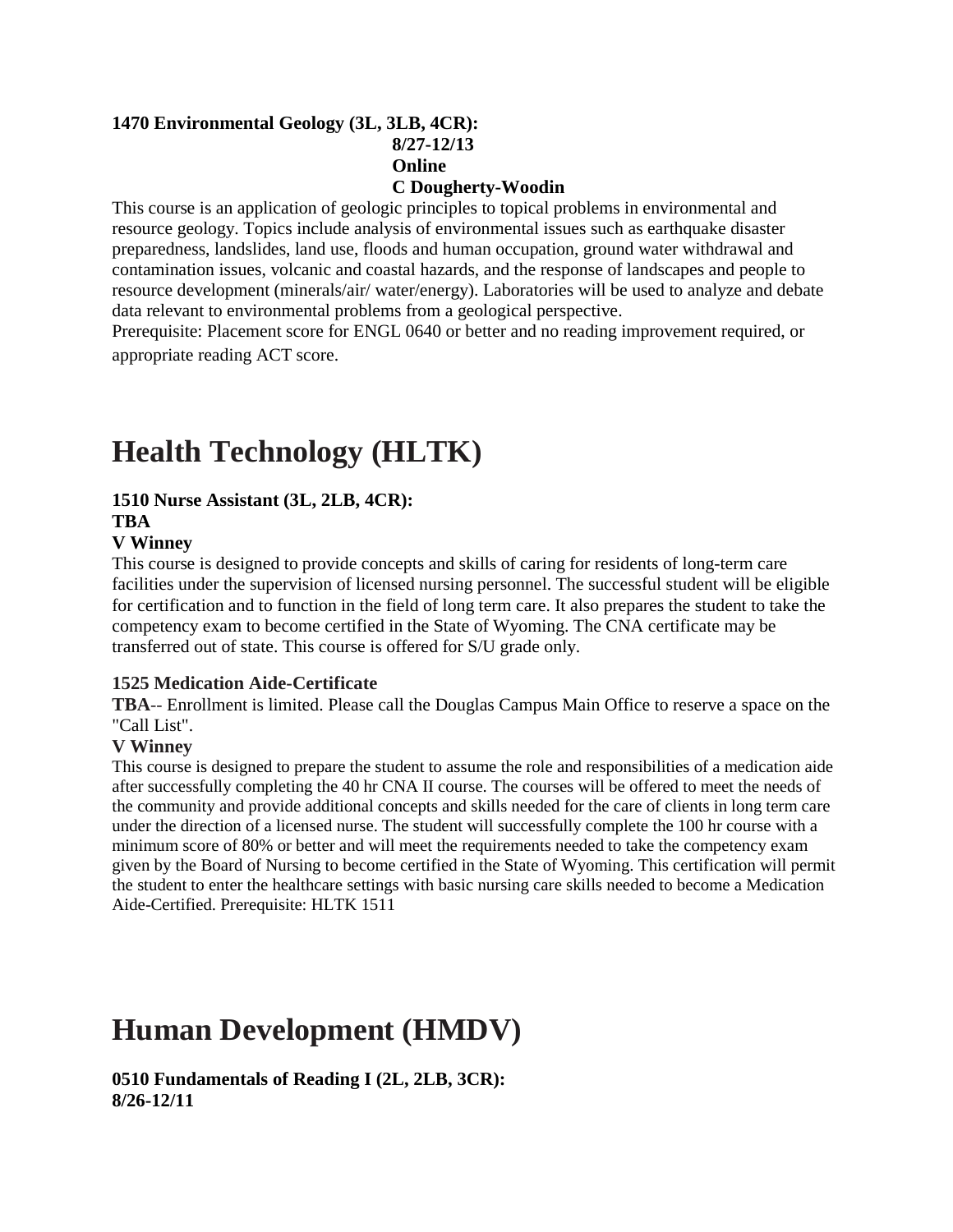#### **M, W, 1-3pm T Griffin**

This course is designed to develop reading comprehension and reading vocabulary, as well as general reading strategies. Students will spend 4 hours per week in the classroom. Special emphasis will be placed on reading content-related materials and developing a working vocabulary for general subject reading. Prerequisite: Appropriate score on the placement examination.

### **0520 Fundamentals of Reading II (2L, 2LB, 3CR):**

#### **8/26-12/11**

### **M, W, 1-3pm**

#### **T Griffin**

This course is designed to develop reading comprehension and reading vocabulary, as well as general reading strategies. Students will spend 3 hours per week in the classroom and 1 hour per week in a reading lab. Special emphasis will be placed on reading content-related materials and developing a working vocabulary for general subject reading.

Prerequisite: Appropriate score on the placement examination.

#### **1000 College Studies (1L, 1CR):**

| $8/28 - 12/11$ | $8/27 - 10/15$    |
|----------------|-------------------|
| W, 5-6pm       | Online            |
| D Rademacher   | <b>D</b> Banville |

This course is designed as a general orientation and a transition to college for all new students and all transfer students who have less than thirty semester hours. This course will enable the student to explore and understand the whole college environment, to identify and utilize campus resources (programs and other courses) that will enhance his/her academic experience. The course will assist the student to begin to develop short and long term academic and career goals. The course will assist the student to identify community resources which will also enhance his/her academic experience.

#### **1025 Orientation to Distance Learning (1L, 1CR):**

#### **8/27-10/15 Online A Bahmer**

This course provides an overview of the elements required for successful distance learning. Technological skills and learning strategies necessary for effective interaction with distance courses will be the focus of this interactive orientation. This course is highly recommended for anyone who enrolls in a distance education course. Distance learners may substitute for HMDV 1000 for EWC degree requirements. This course is offered for S/U or letter grade.

#### **1500 Human Development: Empowerment (3L, 3CR): 8/27-12/12 T, Th, 11:30am-1pm K Steward**

This course defines the personal qualities and characteristics that contribute to student success as it teaches the attitudes and study skills that contribute to academic achievement. Students become more aware, discover self-motivation, accept personal responsibility, and master self-management techniques through in-class exercises, take-home assignments, and journal writing. The course provides instruction in listening, reading, writing, note-taking, and test-taking skills so that students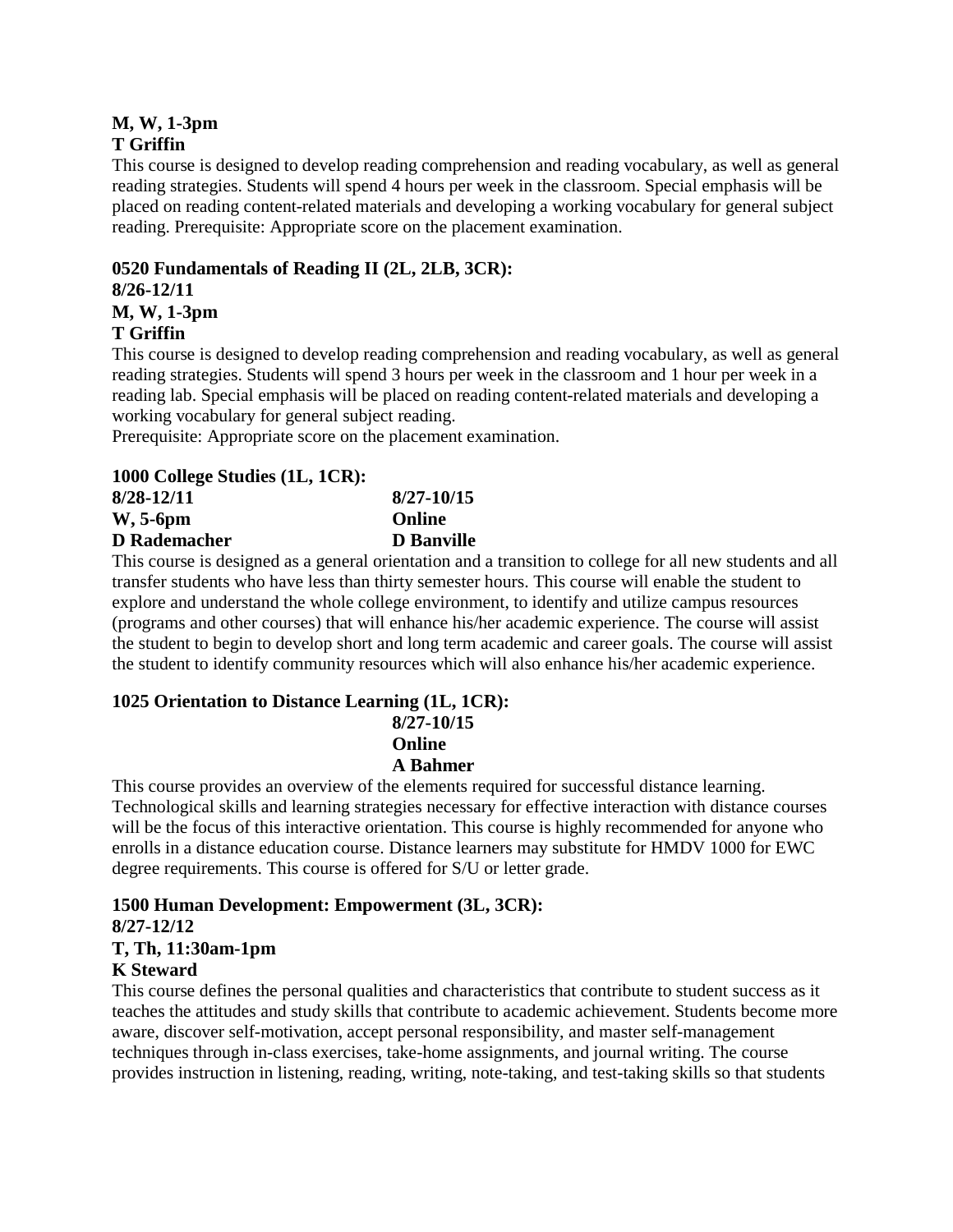acquire the disciplines that distinguish life-long learners. This course may be substituted for both HMDV 1000 and HMDV 1050 for EWC degree and elective requirements.

**1510 Success in the Workplace (1L, 1CR): 8/28-12/12 W, 5:15-6:15pm** 

#### **K Steward**

A class designed to emphasize those concepts, skills, and attitudes needed by an individual to have a successful work-related experience. Topics include resumes, workplace ethics, customer relations, and other employment skills.

#### **2000 Sophomore Project (3L, 3CR):**

#### **8/27-12/13 Online D McQueen**

This course is designed to be an interdisciplinary approach to library research and the I-Search paper, providing students with a variety of research skills and methods. It will stress the APA/MLA documentation style. Emphasis will be placed on critical thinking and analysis. Passing the course with a grade of "C" or better satisfies the Outcomes Assessment activity for Interdisciplinary Studies majors.

Prerequisite: English 1010 with a grade of "C" or better.

## **Internet (INET)**

#### **1580 Web Page Authoring (1L, 2LB, 2CR):**

#### **8/27-12/13**

#### **IND**

#### **A Espinoza/K Steward(Online Support)**

This course is intended for the beginning Web page designer. It will familiarize students with HTML (Hypertext Markup Language), XHTL (Extensible Hypertext Markup Language) and CSS (Cascading Style Sheets). Using these tools, students will learn to design their own simple web pages for personal or business use.

#### **1590 Web Page Design (2L, 2LB, 3CR): 8/29-12/12 Th, 6-9pm**

### **Z Andrews**

This is an introductory course on web page design using design techniques in Dreamweaver. Upon completion of this course, participants will have the necessary skills to design and publish basic custom web sites for viewing on the World Wide Web. Dreamweaver is a web design program used to create multimedia-rich web pages through interactive web pages containing text, images, animation, sounds, and video.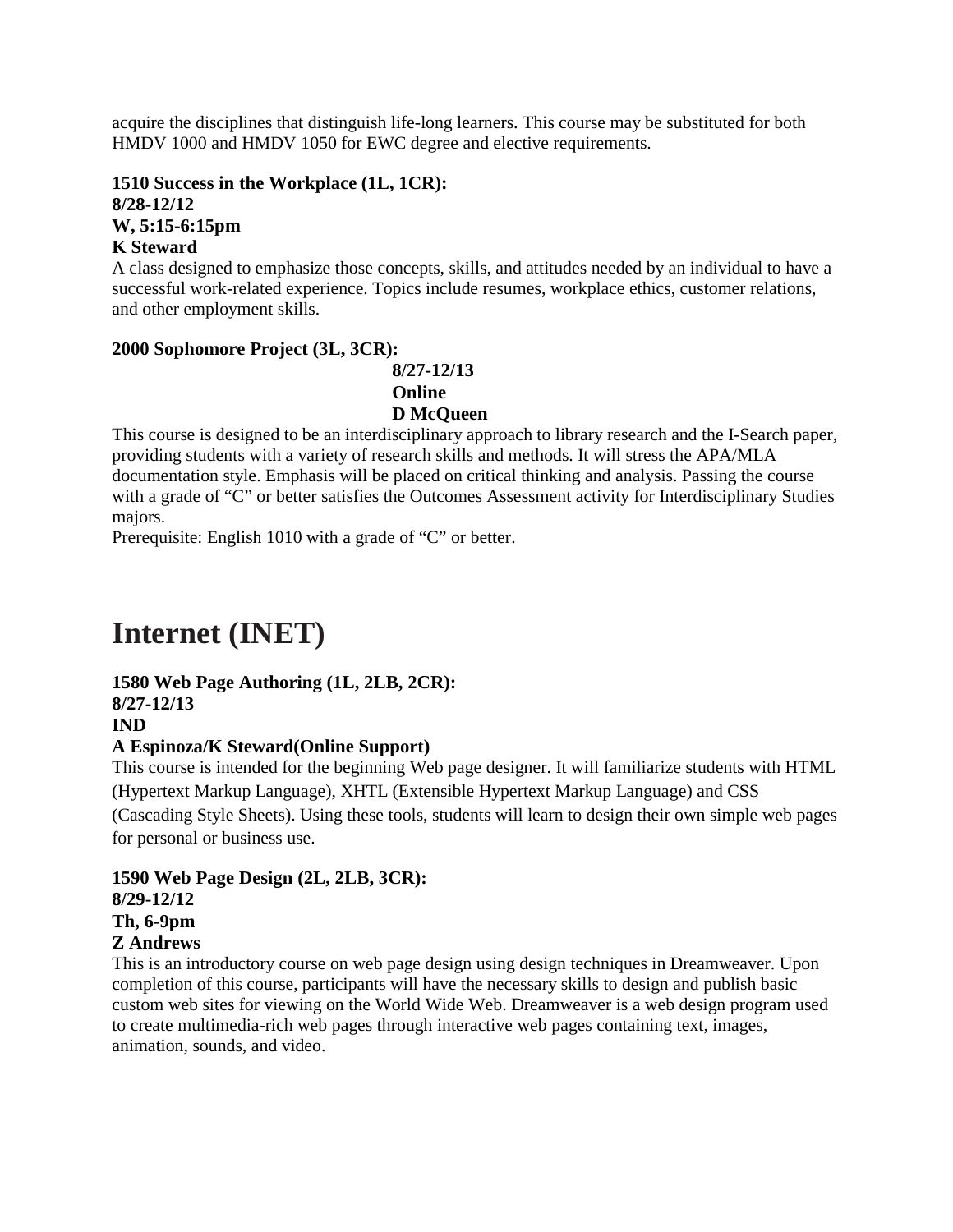## **Instructional Technology-Education (ITEC)**

**2360 Teaching With Technology (1 or 3CR): 8/29-12/12 Th, 5:30-8:30pm Staff** 

This course provides an introduction to effective utilization and integration of information technology with classroom instruction. Topics will include: hardware, software, integrated applications, grade books, Internet, world wide web, e-mail, educational media and evaluation, and educational issues regarding information technology.

Contact hours vary depending on credit hours.

## **Library Science-Education (LIBS)**

### **2280 Literature for Children (3L, 3CR):**

**8/27-12/13 Online T Newton** 

Wide reading and discussion of the literature for children is emphasized in this course. Books that have won recognition as distinguished contributions to American literature for children are examined. The selection of books for school, home, and public library is considered. In addition to becoming acquainted with a wide sampling of children's literature, students also establish criteria for evaluation.

Prerequisite: ENGL 1010 with a grade of "C" or better.

## **Mathematics (MATH)**

#### **0900 Pre-algebra Arithmetic (3L, 3CR): 8/26-12/11 M, W, 3-4:30pm T Griffin**

This course is designed for those who are weak in basic skills, those who require a review of the fundamentals, and those who desire a chance to develop their self-confidence in mathematics. This course is a comprehensive study of arithmetic including such topics as operations on whole numbers, primes, fractions, decimals, ratio and proportion, and percents, as well as the use of formulas and introductory algebra skills including the use of a scientific calculator.

Prerequisite: Appropriate score on mathematics placement exam or consent of instructor.

#### **0920 Elementary Algebra (4L, 4CR):**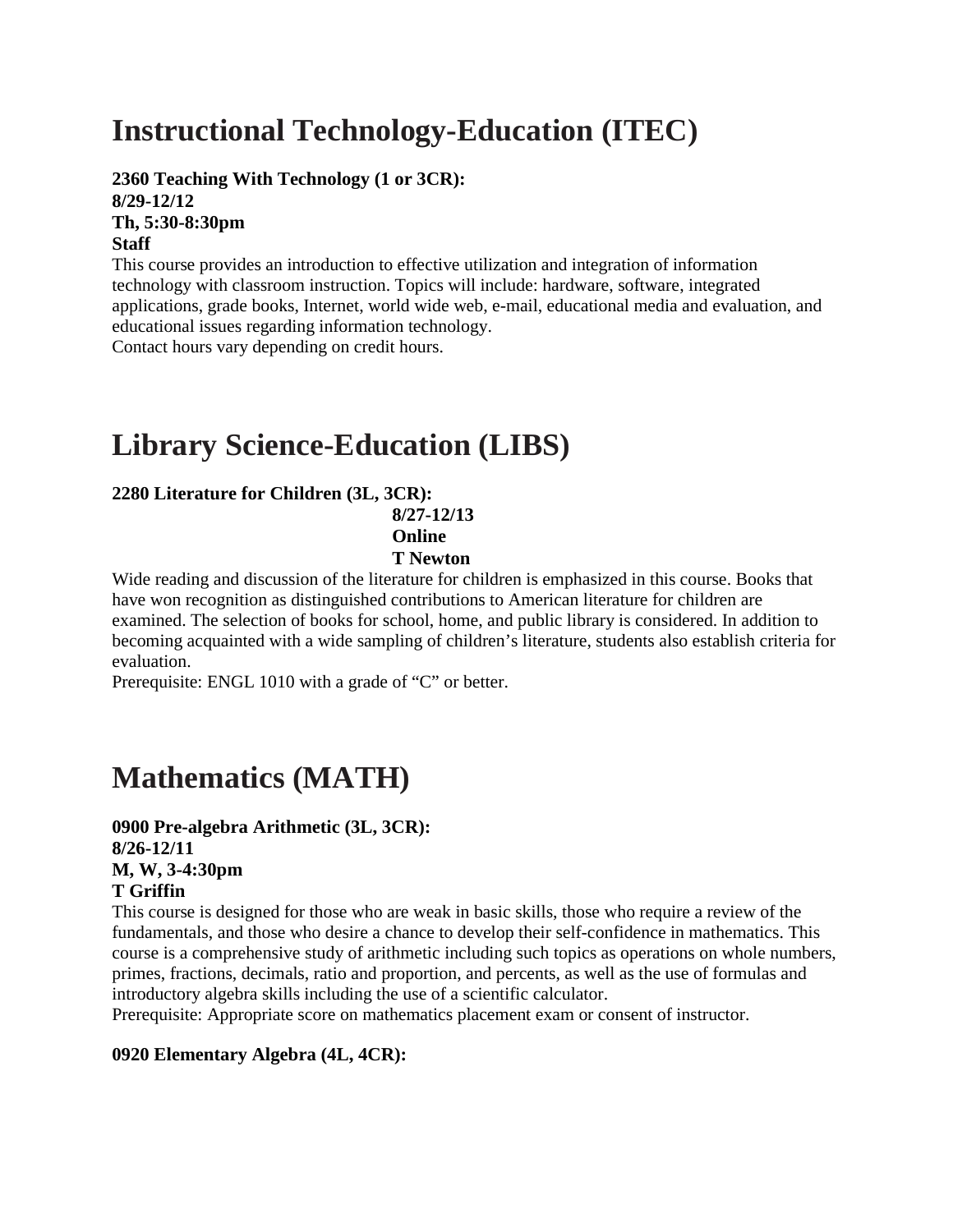#### **8/26-12/9 8/27-12/13 M, 4-6pm (+Lab Online) Online C Porter R DeWitt**

This is a one-semester beginning course in algebra. Basic concepts of algebra will be studied, including real numbers, linear, quadratic, and rational equations, with emphasis placed on solving "word" or "story" problems.

Prerequisite: A grade of "C" or better in BADM 1005, MATH 0900, or MATH 1515 or appropriate score on math placement exam within one year prior to registering for the course, or consent of instructor.

### **0930 Intermediate Algebra (4L, 4CR):**

**8/27-12/13 Online R DeWitt** 

Basic techniques and skills of algebra with applications. Topics include solving linear equations and inequalities, quadratic equations, rational expressions, factoring, exponents, graphing of linear equations and conic sections, and an introduction to functions and logarithms.

Prerequisite: MATH 0920 with a grade of "C" or better, or appropriate score on mathematics placement exam within one year prior to registering for the course or consent of instructor.

#### **1000 Problem Solving (3L, 3CR): 8/26-12/11 M, W, 4:30-6pm B Pearson**

This course is specifically designed to satisfy basic mathematics requirements at many colleges for students not planning to enroll in Mathematics 1400 or a calculus course. The course treats modern topics chosen for their applicability and accessibility; it provides students with the mathematical and logical skills needed to formulate, analyze, and interpret quantitative arguments in a variety of settings. Statistics is introduced and the use of a calculator is stressed in the course. Prerequisite: MATH 0920 with a grade of "C" or better, or appropriate score on mathematics placement exam within one year prior to registering for the course or an ACT math score of 21 or consent of instructor.

#### **1100 Numbers & Operations for Elementary School Teachers (3L, 3CR): 8/27-12/13**

#### **Online**

#### **T Jansen-Kolf**

This course is for prospective elementary school teachers. The purpose of this course is to prepare students to be competent in teaching the major concepts and practical skills related to the real number system with the four arithmetic operations. Students enrolling in this course must also enroll concurrently in EDEL 1410, Elementary School Math Seminar I.

Prerequisite: MATH 0920 with a grade of "C" or better, or level 2 on the Math Placement Exam or an ACT math score of 21 or consent of instructor.

**1400 Pre-Calculus Algebra (4L, 4CR):** 

**8/27-12/13 Online R Creager**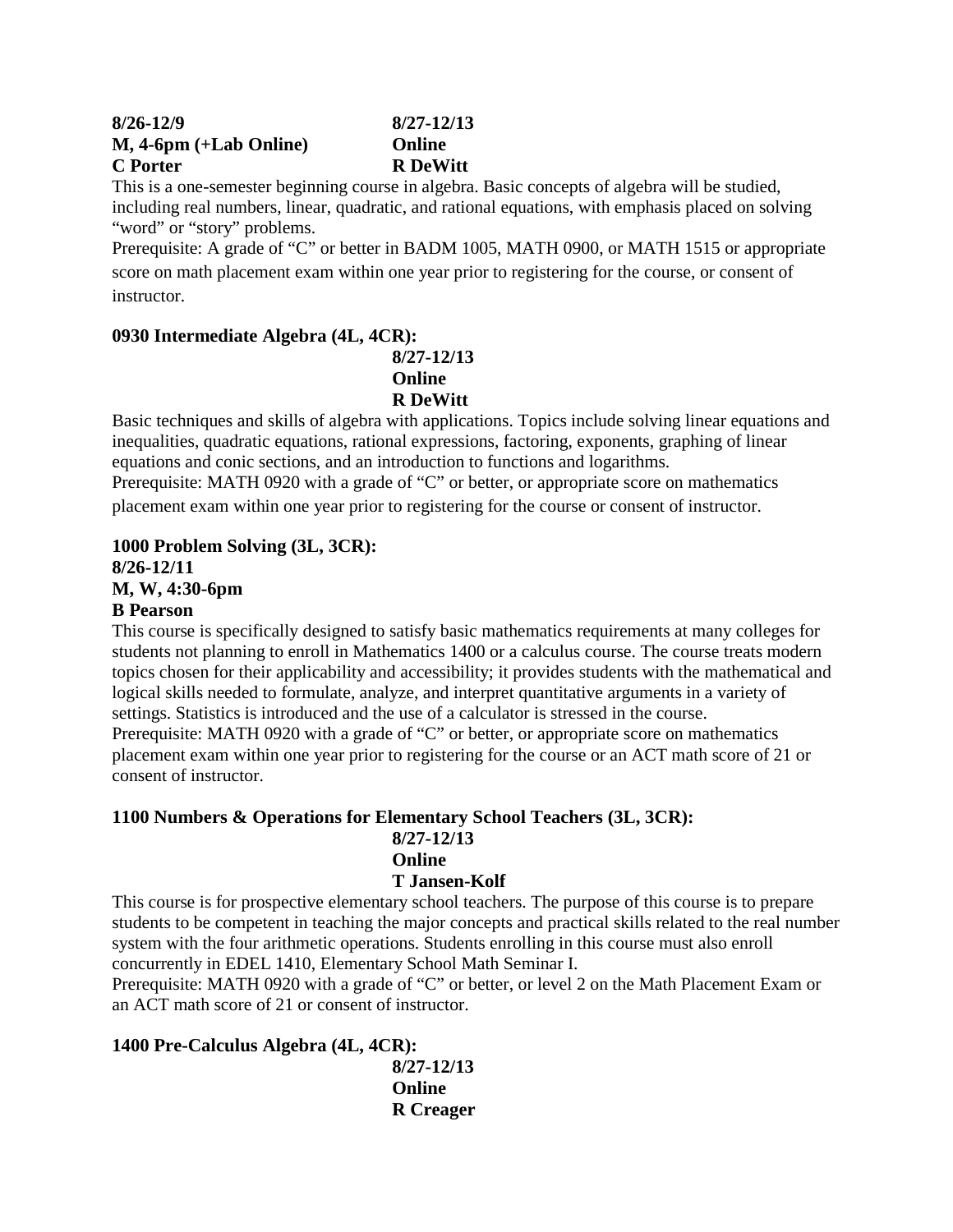Algebraic equations and inequalities are studied as well as the following functions: polynomial, rational, exponential, and logarithmic. Emphasis is placed on graphing relations and functions. Prerequisite: MATH 0930 with a grade of "C" or better, or appropriate score on mathematics placement exam within one year prior to registering for the course or consent of instructor.

## **Management-Business (MGT)**

### **1000 Introduction to Supervision (3L, 3CR):**

**8/27-12/13 Online P Pulliam** 

This course seeks to develop an understanding and appreciation of the basic concepts of supervision, to include planning, organizing, human resources management, directing, and controlling. Topics covered also include motivation, delegation, leadership, communications, team-building, total quality management, and discipline. The course should assist one to acquire the skills necessary for effective first-level management.

# **Music (MUSC)**

#### **1000 Introduction to Music (3L, 3CR): 8/27-12/10 T, 5:30-8:30pm R Taylor**

A basic appreciation course in which the student is introduced to the fundamental areas of music study and traditions.

#### **1073 Applied Music Piano (4LB, 2CR)(Max 4): 8/26-12/13 IND R Taylor**

Individual lessons in piano for beginners, no previous training required. Twelve lessons per semester. Each lesson is approximately one hour. A computer lab accompanies each lesson. Instruction will concentrate on improving piano skills in technique, basic improvisation and harmonization.

#### **1074 Applied Music Voice (4LB, 2CR)(Max 4): 8/26-12/13 IND R Taylor**  Individual lessons in voice. One lesson weekly per semester. For beginners, no previous training required.

### **1150 Guitar I (4LB, 2CR)(Max 8): TBA**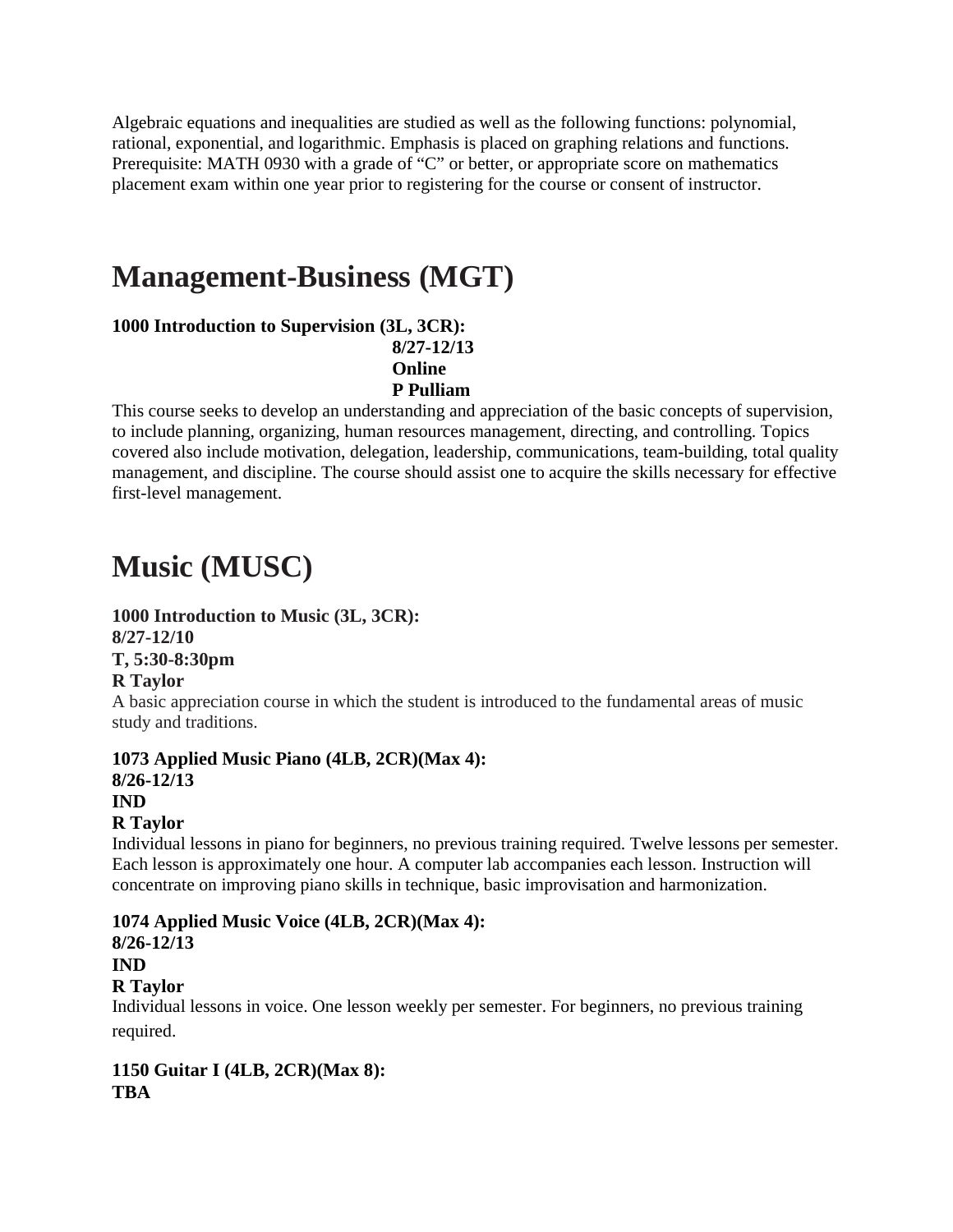**IND** 

**Staff** 

Individual lessons in guitar. One lesson weekly per semester. For beginners, no previous training required.

**1400 Collegiate Chorale (2LB, 1CR)(Max 4): 10/21-12/9 M, 6-8pm Staff** 

## **PE Activity-Physical & Health Education (PEAC)**

### **1008 Lifetime Sports (2LB, 1CR): 8/28-12/11 W, 1-2:30pm (+Lab)**

### **K Pexton**

Students receive a brief introduction to individual and dual sports. Approximately two weeks (4 class periods) will be spent on each of the following: archery, badminton, bowling, golf, horseshoes, racquetball, table tennis, and tennis.

**1020 Fitness and Conditioning (2LB, 1CR): 9/15-11/15 M-Th, 5:30-6:30pm** 

### **A Saunders**

Students will evaluate their physical condition relative to cardiovascular endurance, strength, and flexibility. An individualized training program will be developed to improve and/or maintain these aspects of fitness based upon the student's desire.

Concurrent enrollment in PEAC 1032, 1033, 1034, 1035, 1036, 1271, 1273, 1291 is not allowed.

### **1032 Aerobic Conditioning I/Fitness Center (2LB, 1CR): 9/15-11/15**

### **IND**

### **A Saunders**

This course is designed for individuals interested in improving total fitness through an aerobic based conditioning program. Orientation for the course will include screening, individual fitness assessments, and individualized exercise prescriptions based upon the student's goals. Weight training equipment, bicycle ergometers, treadmills, a rowing machine, elliptical trainers, and other aerobic equipment will be used to improve cardiorespiratory fitness. Concurrent enrollment in Physical Education 2000 is highly recommended, but not required.

Prerequisite: **Students enrolling for a grade must attend an orientation. Students enrolling for an audit, must sign the course waiver upon registration, but need not attend an orientation.**  Concurrent enrollment in PEAC 1020, 1033, 1034, 1035, 1036, 1271, 1273, 1291 is not allowed.

### **1253 Beginning Bowling (2LB, 1CR):**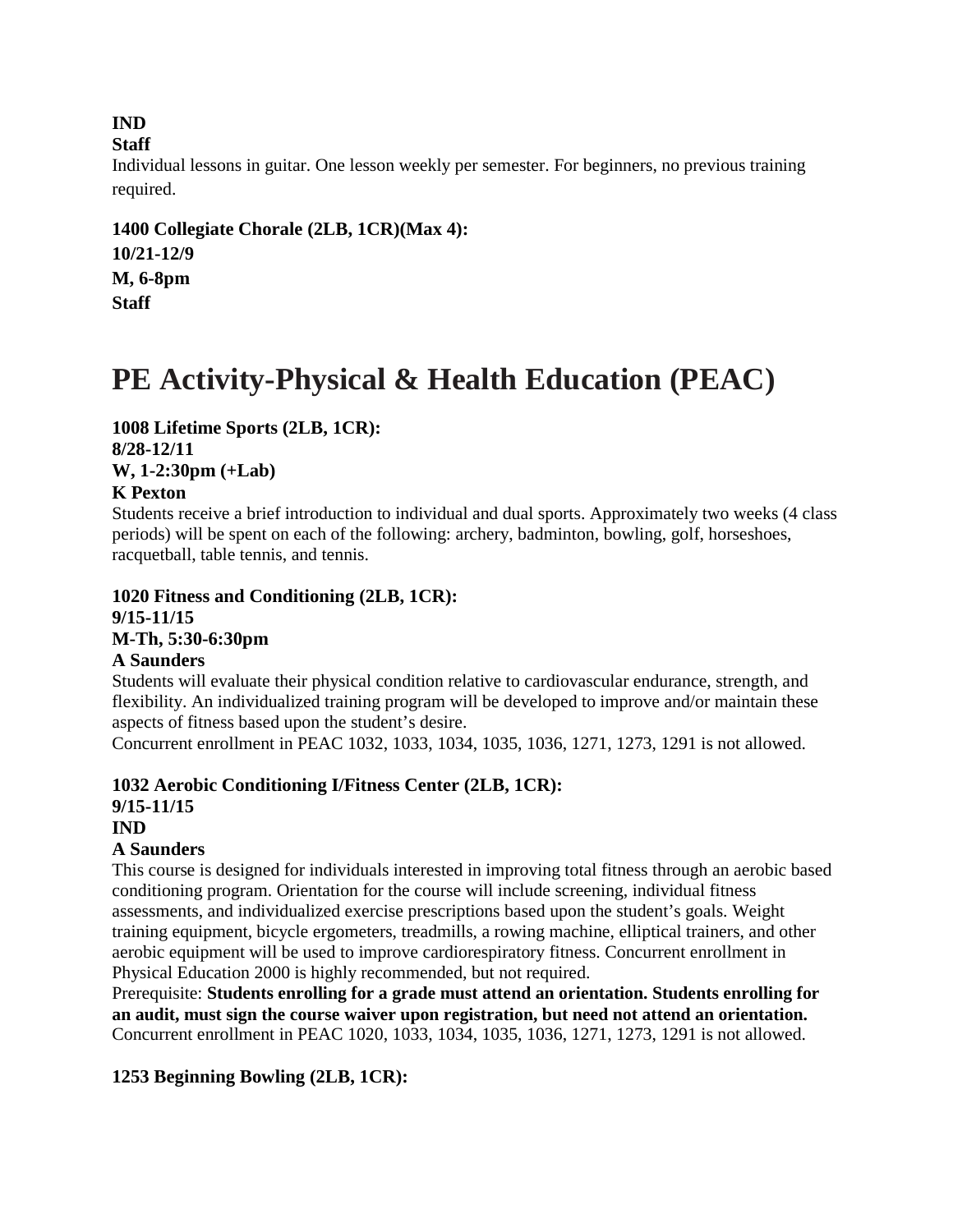#### **8/27-12/13 Online J Lilletvedt**

A course designed to acquaint the student with equipment selection, rules and courtesies of bowling as well as the skills and scoring of bowling. Instruction will cover approach, timing, release (delivery), and aiming.

### **1271 Weight Loss Conditioning (1L, 2LB, 1CR): 8/27-12/10**

#### **T, 1-2pm (+Lab)**

Exercise and dietary modifications will be combined in the weight loss course. One classroom session will be held per week and will include information on nutrition, diet analysis, and eating behavior modification, as they relate to weight control and weight loss. Individual weight loss goals will be established for each student. In addition, an individualized exercise program utilizing the Eastern Wyoming Fitness Center will be developed for each student. Students are expected to follow the exercise program in the Fitness Center by working out a minimum of 2 days per week and/or a maximum of 6 days per week.

Concurrent enrollment in PEAC 1020, 1032, 1033, 1034, 1035, 1036, 1273, 1291 is not allowed.

### **1273 Heavy Resistance Conditioning (2LB, 1CR) (Max 2):**

#### **9/15-11/15 IND**

### **A Saunders**

A basic strength training program designed for students interested in developing muscular strength and size. An individualized weight program will be developed for each student in accordance with his/her goal. Students will meet in the Fitness Center, and under the supervision and direction of an instructor, proceed through their individualized programs.

Concurrent enrollment in PEAC 1020, 1032, 1033, 1034, 1035, 1036, 1271, 1273, 1291 is not allowed.

### **1281 Beginning Casting and Angling (2LB, 1CR):**

#### **8/27-10/15**

#### **T, 7-9pm**

#### **S Ware**

A course designed to develop basic casting techniques for spin, bait, and fly fishing. Selection, care and repair of equipment will be discussed. Field trip experience will be required.

### **2000 Wellness: Physical Education Concepts/ Fitness Course (1L, 1LB, 1CR):**

### **8/27-12/13**

### **Online**

#### **J Lilletvedt**

A course designed to illustrate the relationship between lifestyle (nutrition, exercise, fitness, etc.) and personal wellness. Emphasis is placed on the role of exercise in wellness. Course will include lecture and laboratory experiences.

Concurrent enrollment in 1020, 1032, 1033, 1034, 1035, 1036, 1271, 1273, 1291 is not allowed.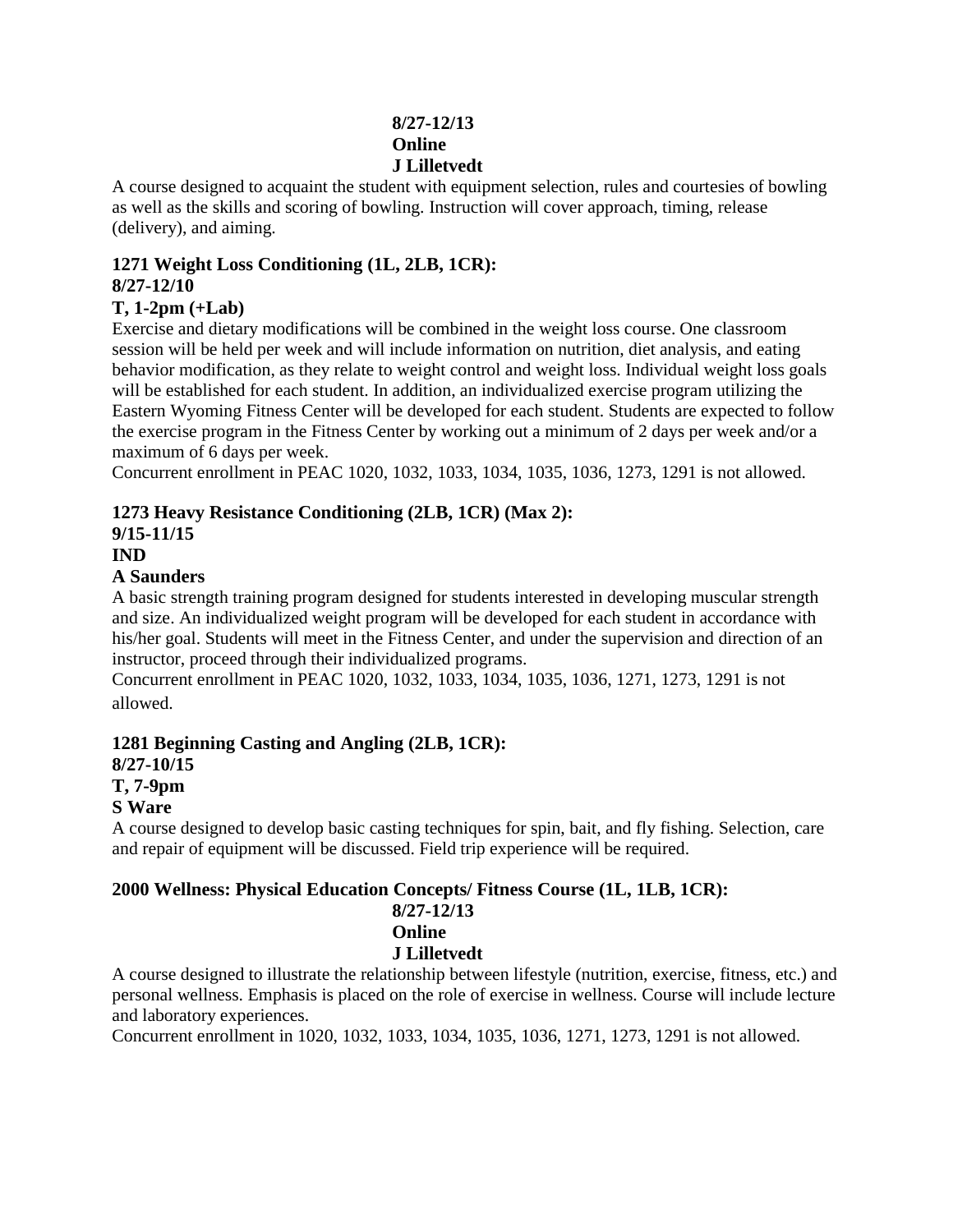## **Political Science (POLS)**

#### **1000 American & Wyoming Government (3L, 3CR):**

**8/27-12/11 8/27-12/13** 

**T, 4-7pm Online** 

**B Fitzhugh E Creager** 

Fundamental introductory course which meets the requirements of the Wyoming statutes providing instruction in the provisions and principles of the constitutions of the United States and Wyoming. Students cannot earn credit for both Political Science 1000 and Political Science 1050. Prerequisite: Placement score of ENGL 0640 or better and no reading improvement required, or appropriate ACT score.

### **1100 Wyoming Government (1L, 1CR):**

**8/27-12/13 Online** 

**E Creager** 

This course provides an introduction to the Constitution and governmental process of Wyoming. Intended for students who have earned credit for American Government at an out-of-state college or by Advance Placement but have not fulfilled the Wyoming Constitution requirement of University Studies. This course is offered for S/U grade only.

## **Psychology (PSYC)**

#### **1000 General Psychology (3L, 3CR): 8/27-12/10 8/27-12/13 T, 5:30-8:30pm Online**

**Staff J Hart** 

A general survey of psychology through lecture, discussion, and assigned readings. Major topics will include a brief history of the science of psychology, the scientific method as applied to psychology, and the physiological and psychological bases of behavior. Subtopics will include sensation and perception, motivation, emotion, learning, individuality and personality, mental health, and the life span development of the individual.

### **2330 Psychology of Adjustment (3L, 3CR):**

**8/27-12/13 Online H Edmunds** 

A study of the individual's adjustments to the problems of everyday life. Emphasis is given to the discovery of self and the identification of integrative and non-integrative adjustments as they affect self-fulfillment.

Prerequisite: A grade of "C" or better in PSYC 1000.

### **2340 Abnormal Psychology (3L, 3CR):**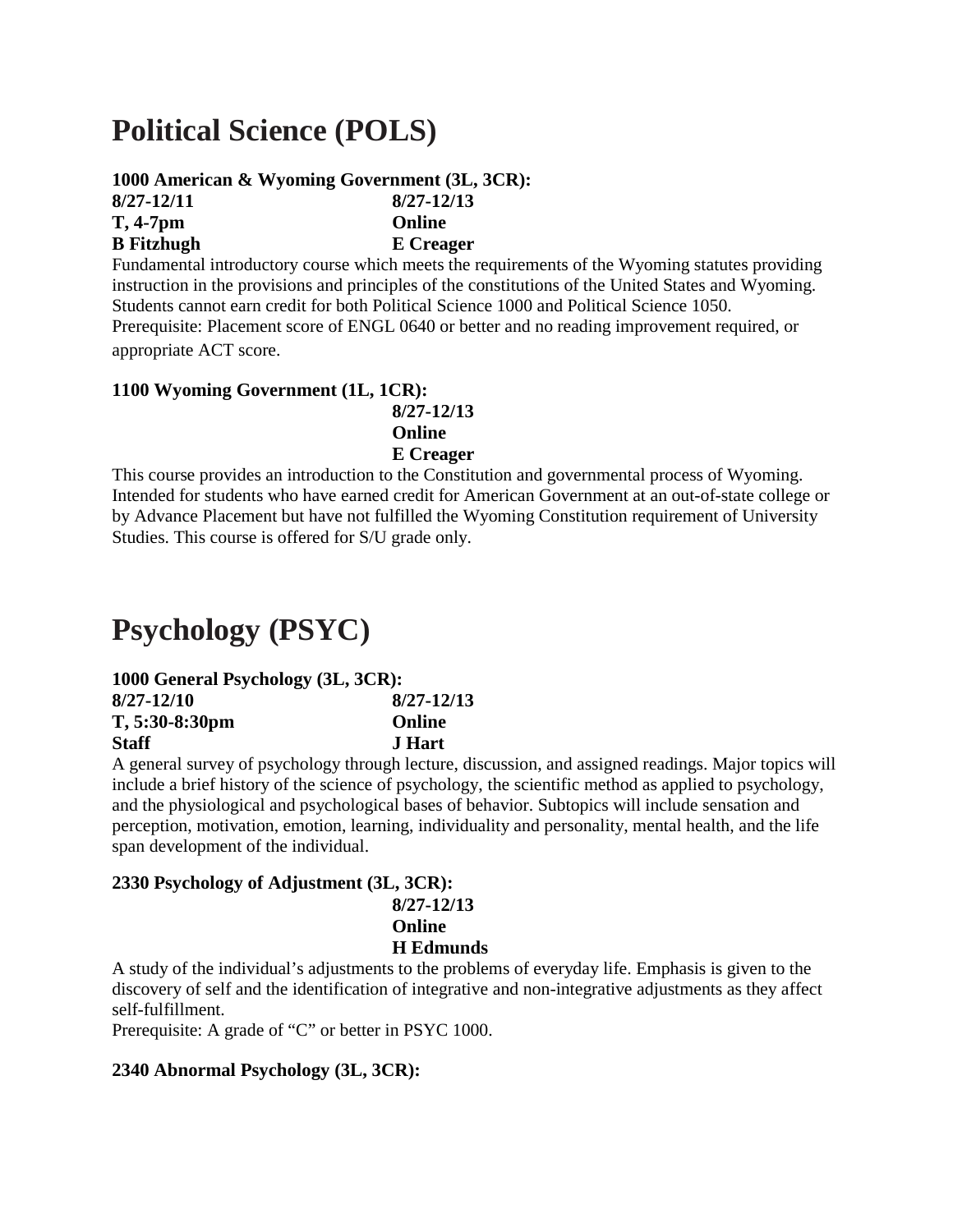#### **8/27-12/13 Online J Hart**

A survey of major mental and behavioral disorders which explores the identification of types of disorders, their etiology, and potential treatment methods. Prerequisite: A grade of "C" or better in PSYC 1000.

## **Religion (RELI)**

| 1000 Introduction to Religion (3L, 3CR): |                  |
|------------------------------------------|------------------|
| 8/26-12/9                                | $8/27 - 12/13$   |
| M, 6-9pm                                 | Online           |
| <b>J</b> Bair                            | <b>H</b> Edmunds |

An introduction to world religions. A multi-disciplinary approach is utilized to investigate the similarities and differences that exist between a variety of religions. Prerequisite: ENGL 1010 with a grade of "C" or better.

## **Sociology (SOC)**

#### **1000 Sociological Principles (3L, 3CR):**

**8/27-12/13 Online H Edmunds** 

An introductory course providing both a survey of the discipline and a foundation for other sociology courses. Major areas of interest being explored range from small groups and families to bureaucracies and social movements. Significant concepts and theories are introduced along with the tools of social research. Though much attention is given to contemporary American society, comparative and historical material is included.

#### **2400 Criminology (3L, 3CR):**

#### **8/27-12/13 Online R Patterson**

An introduction to the study of the nature and causes of criminal behavior. Biological, psychological, and sociological theories are examined. Types of criminal behavior, historical perspectives, crime statistics, and current trends are also covered.

Prerequisite: SOC 1000 with a grade of "C" or better.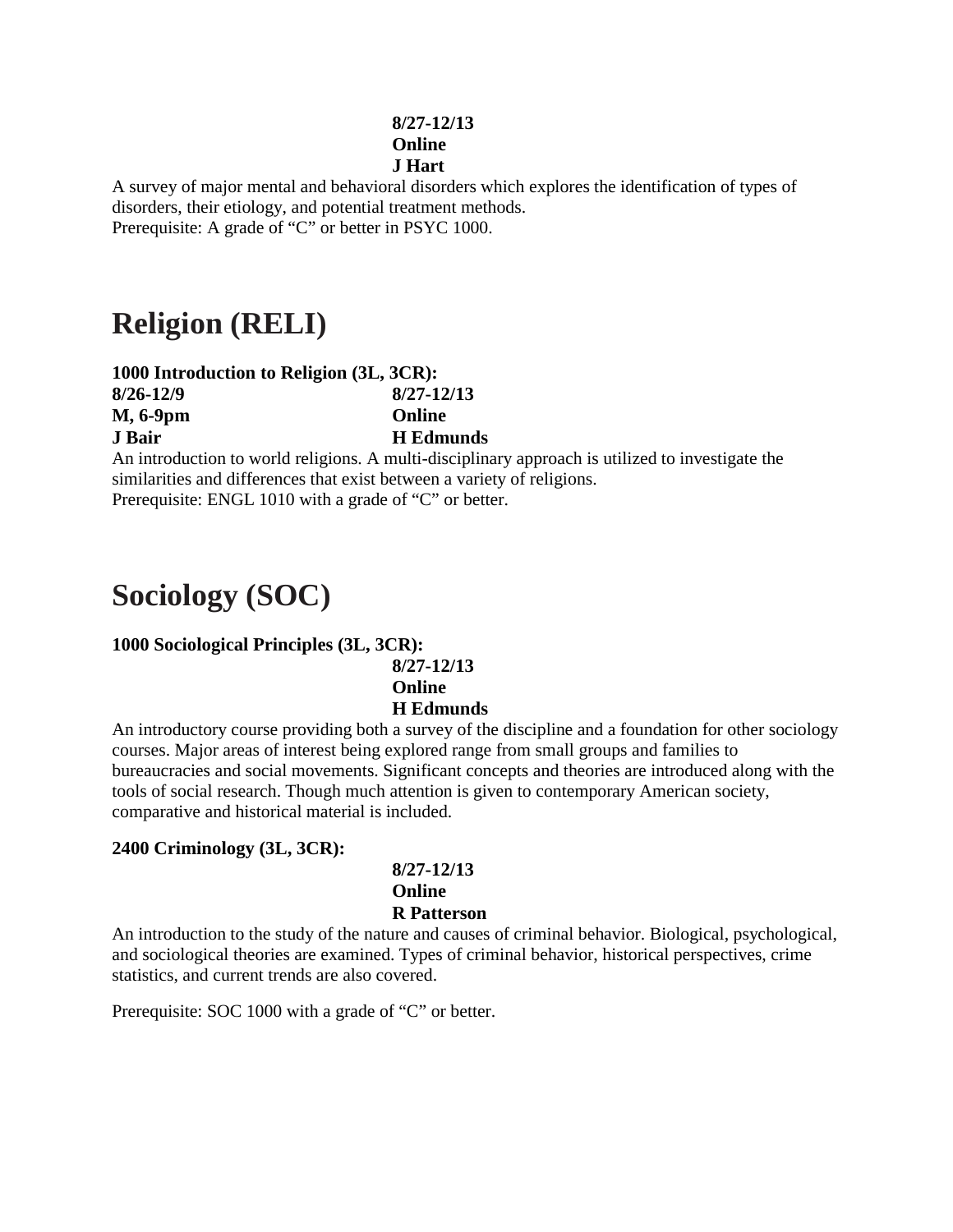## **Social Science (SOSC)**

### **2395 Social Science Capstone Experience (1L, 1CR):**

**8/27-12/13** 

**Online** 

#### **H Edmunds**

The Social Science Capstone Experience is directed toward the application of broad principles in the social sciences with specific attention given to the student's discipline of study. The course seeks to enhance and enrich the student's academic background, and involve the student in

activities/experiences that demonstrate an ability to continue to study in the social science. This course is offered for S/U grade only.

Prerequisite: Sophomore standing, major in social science, semester of graduation.

## **Welding Technology (WELD)**

### **1520 Welding for Fun (1L, 2LB, 2CR):**

**8/27-12/10 T, 6:30-9:30pm** 

### **H Woehl**

This course will feature safety and basic welding procedures for those individuals who are interested in the more artistic aspects of welding. This course is not intended for those pursuing certification standards or job-entry level skills.

1 hour lecture, 2 hours lab.

### **1700 General Welding (1L, 5LB, 3CR): 8/29-12/12 Th, 6:30-9:30pm (+Lab) H Woehl**

The study of shielded metal arc welding, oxyacetylene welding, cutting and brazing processes. The student will develop the skills necessary to produce good quality welds on mild steel joints using filler materials commonly used in industry. Manual oxyacetylene cutting of straight and bevel cuts. Safety practices will be included

#### **1772 FCAW (4LB, 2CR): 8/29-12/12 Th, 6:30-9:30pm (+Lab) H Woehl**

The study of flux cored arc welding (FCAW) fundamentals and safety. It provides training to develop the manual skills necessary to make high quality welds in all positions on mild steel plates.

#### **1773 GMAW (4LB, 2CR): 8/29-12/12 Th, 6:30-9:30pm (+Lab) H Woehl**

The study of gas metal arc welding (GMAW) fundamentals and safety. It provides training to develop the manual skills necessary to make high quality welds in all positions on mild steel plates.